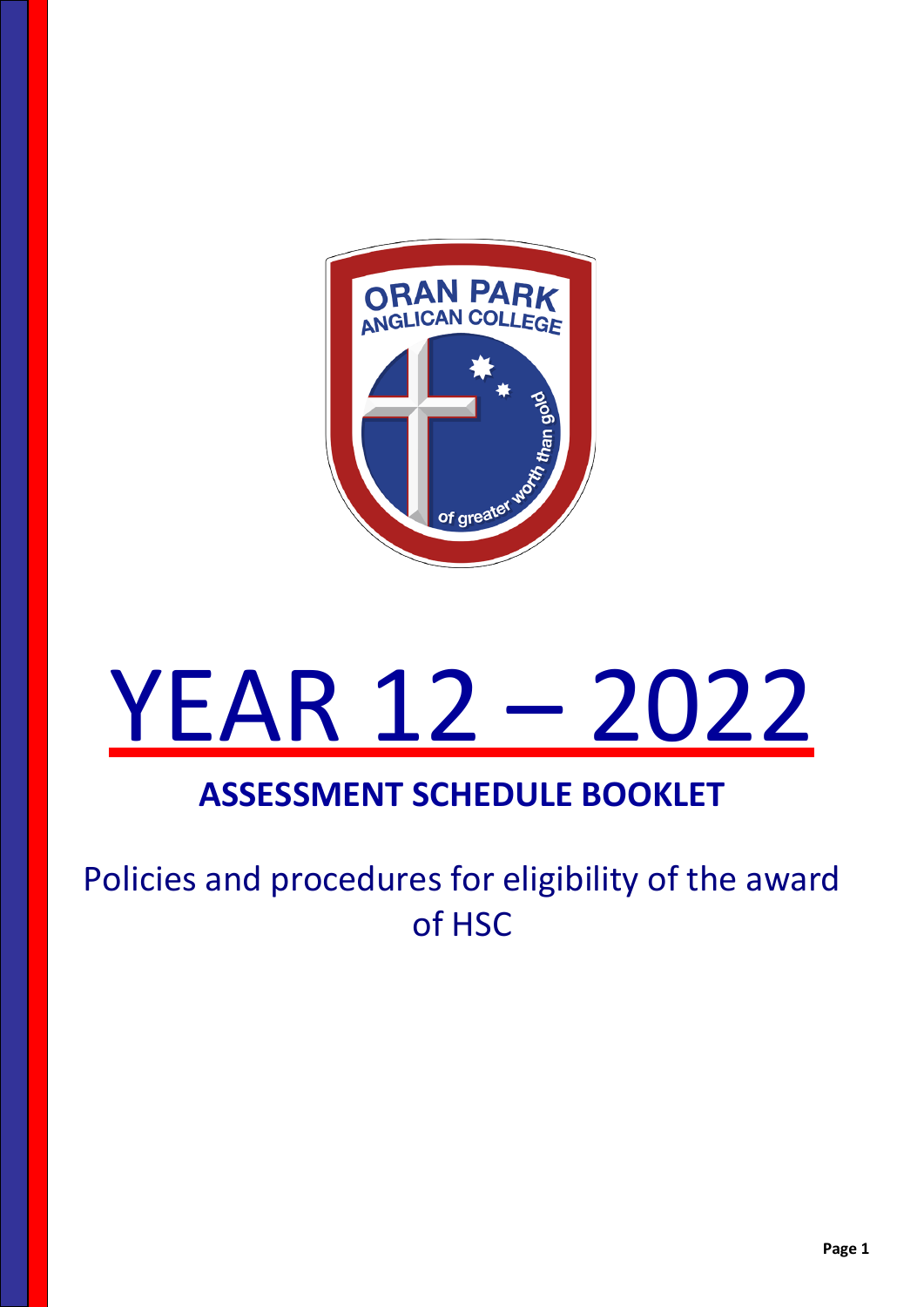#### **Contents**

| Principal's Welcome                                  | 3  |
|------------------------------------------------------|----|
| Introduction                                         | 4  |
| Stage 6 Information on Policy and Procedures         | 5  |
| <b>Higher School Certificate Eligibility</b>         | 5  |
| Attendance                                           | 6  |
| Units                                                | 8  |
| Pattern of Study - Subjects and Units                | 8  |
| <b>Confirmation of Entry</b>                         | 9  |
| Australian Tertiary Admission Rank                   | 10 |
| <b>Course Completion</b>                             | 11 |
| <b>Assessment Plan</b>                               | 11 |
| <b>Assessment Policy</b>                             | 11 |
| <b>Assessment Review</b>                             | 15 |
| Special requirements for VET courses and Major Works | 15 |
| Achievement in HSC Courses and Feedback              | 16 |
| N-determinations                                     | 16 |
| <b>Student Entry</b>                                 | 17 |
| <b>Student Transfer to the College</b>               | 17 |
| Accumulation of Preliminary and HSC Courses          | 17 |
| Changes to Pattern of Study                          | 17 |
| <b>College Forms</b>                                 | 17 |
| <b>Course Assessment Outlines</b>                    | 18 |
|                                                      |    |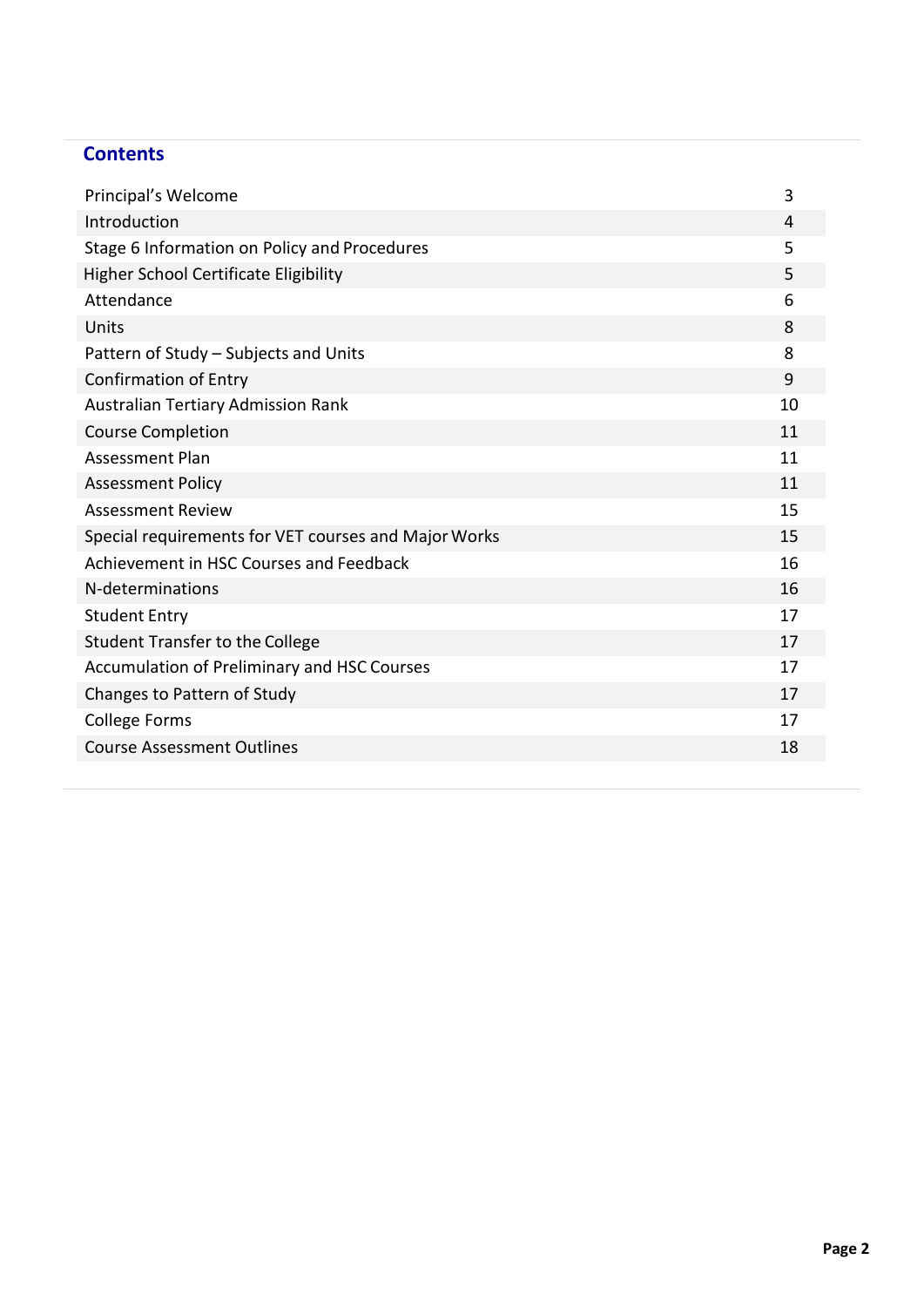#### **PRINCIPAL'S WELCOME**

The adventure of your final year in the Senior School has arrived! This is the time of greater flexibility and yet greater demands. It can be a time of tension for students and their parents. Our intention at Oran Park is to provide you with as much opportunity as possible to raise questions and seek solutions.

In the Year 12 Information and Assessment Book we have provided information regarding subjects and approaches to the programs in Senior School. If the information raises questions for you, we are eager to assist.

We are striving to have our students achieve their best; to enjoy their time at the College and to gain valuable insight into the world around them in order to adequately prepare for the future.

We are a Christian and Anglican College. We therefore have a values perspective to all aspects of College life. We will raise the issues of the importance of faith in the Lord Jesus Christ and his message in the Bible.

Please know of our concerns for each child and each family. We certainly wish you well as you embark on an important phase of life in the final Senior Year at Oran Park Anglican College.

**NAOMI WILKINS PRINCIPAL**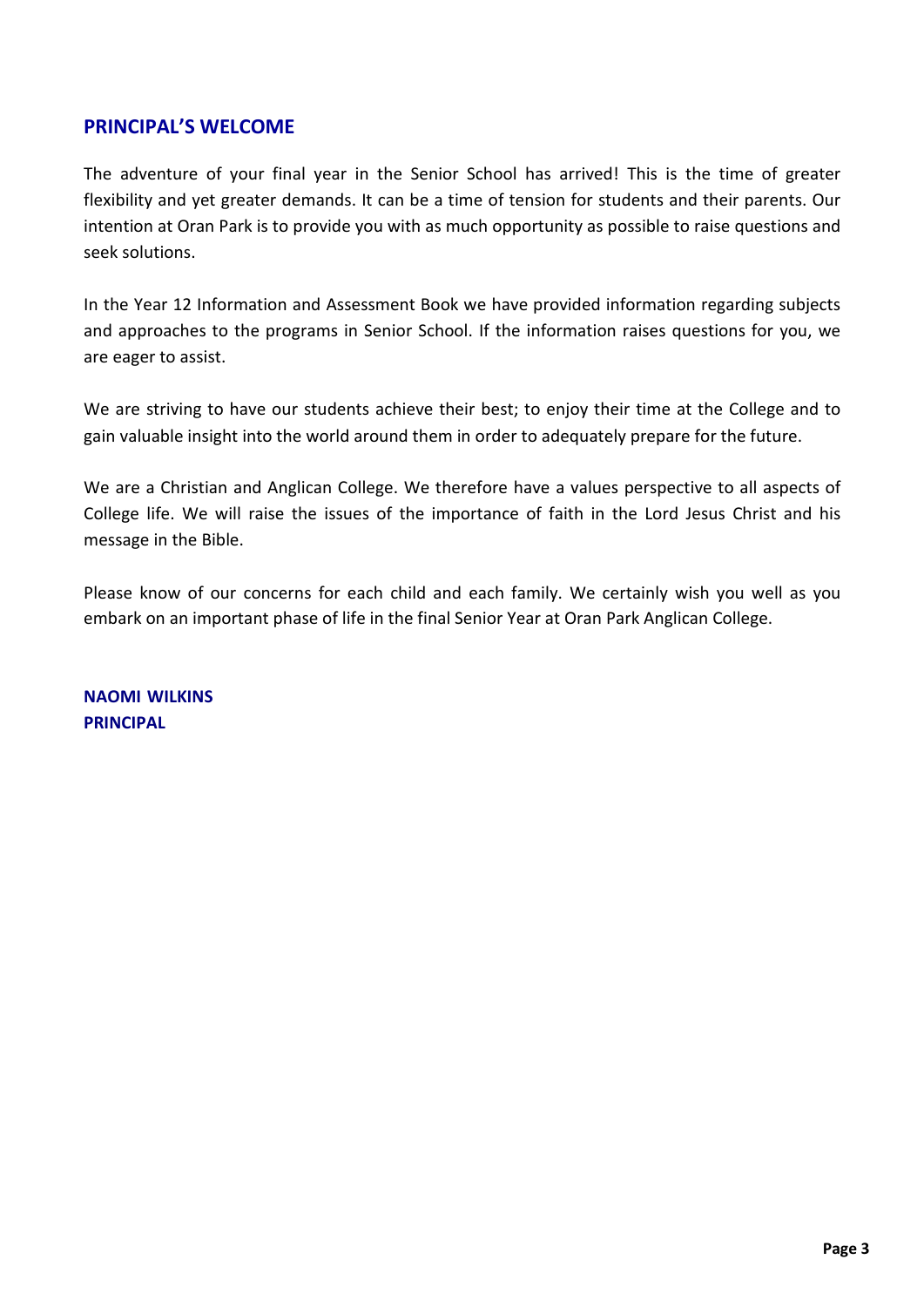# **INTRODUCTION**

Welcome to Year 12! Oran Park Anglican College is committed to academic excellence. Each student is expected to follow directions from teachers with promptness and courtesy, maintaining class notes, catching up work if they are absent and completing homework.

Students need to refer to their timetable each day to ensure that they bring all the correct books and equipment for their classes.

Year 12 is divided in two Pastoral Care classes. Their teachers are – **Mrs Low**  [\(nlow@opac.nsw.edu.au\)](mailto:nlow@opac.nsw.edu.au) and **Mr Williams** [\(twilliams@opac.nsw.edu.au\)](mailto:twilliams@opac.nsw.edu.au)**.** If a student or parent has enquiries that relate to a specific course they should speak to their class teacher initially and then their Pastoral Care Teacher.

The BYOD program will have a significant impact on student's learning. All textbooks for year 12 will be available on the laptop and the availability of apps and online aids to learning are making a significant impact on the classroom. It is important, however, that students are still complimenting the use of technology with a significant amount of handwritten work, as the current reality is that handwriting remains a valuable skill for education and life beyond school.

Oran Park Anglican College is committed to a caring approach towards all students and this is exercised through its Wellbeing and Pastoral Care programs. Each child and family is more than just another student; they are individuals for whom God cares deeply. The College and staff are committed to your family and demonstrate the College core values, which seek the best for your child.

**STEVE OWEN DEPUTY PRINCIPAL**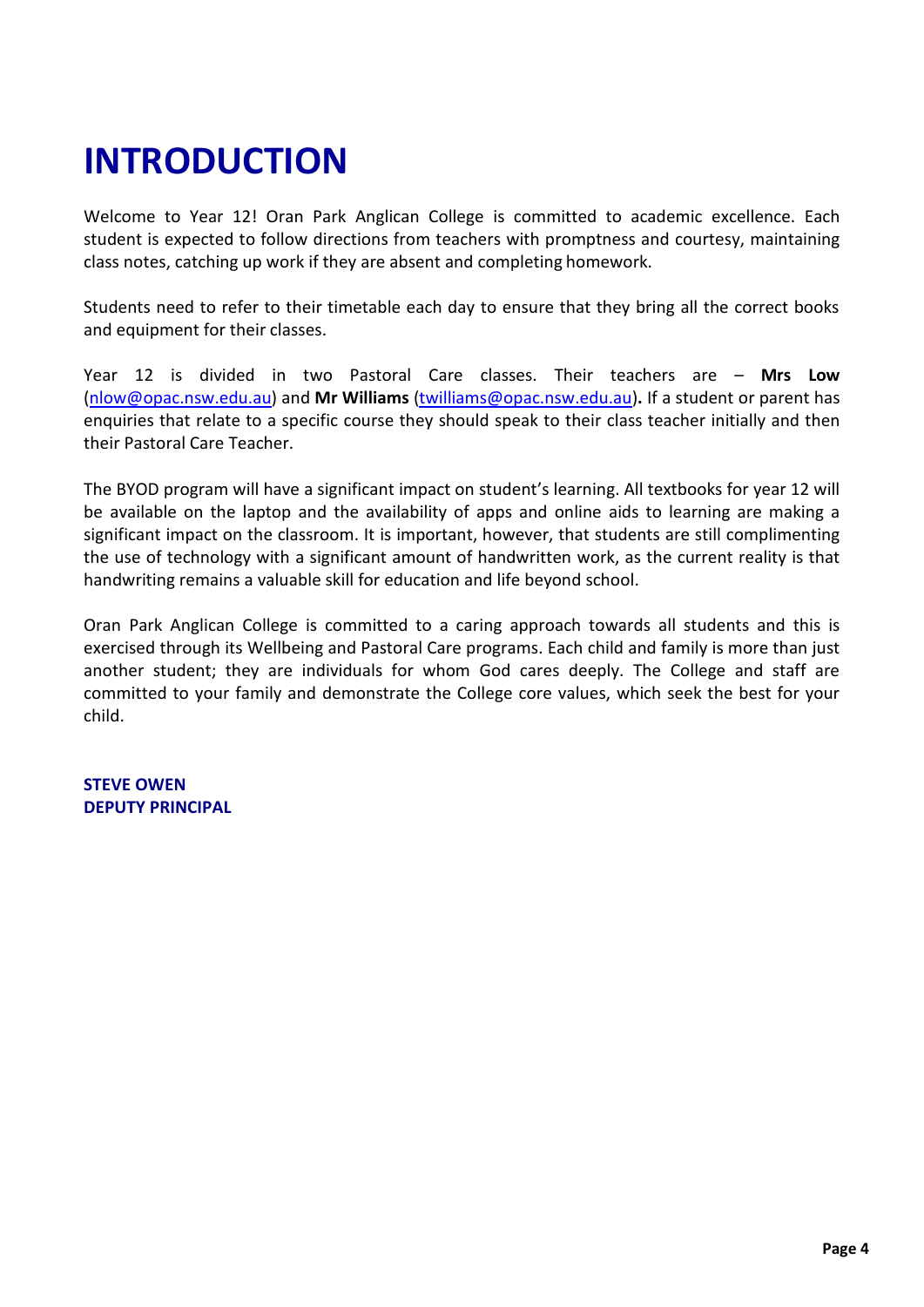# **Stage 6 Information on Policy and Procedures 2021-2022**

#### **1. Introduction**

This booklet summarises the requirements and expectations for the year leading up to the Higher School Certificate in 2022. It includes:

- Rules and Regulations
- College Policies and Procedures

#### **2. Higher School Certificate Eligibility**

The NSW Education Standards Authority (NESA) are responsible for setting all regulations for the Higher School Certificate. This Certificate is awarded to eligible students at the completion of two years of senior secondary education that is Years 11 and 12.

In order to qualify for a Preliminary Record of School Achievement, students are required to:

- have completed Year 10 or an equivalent qualification
- attend an accredited school
- satisfactorily complete courses that meet the pattern of study requirements
- sit for and make a serious attempt at the required examinations and assessment tasks.

The Higher School Certificate is accompanied by a Record of School Achievement (ROSA), which lists all courses studied in Years 11 and 12 and the performance grades achieved within each course.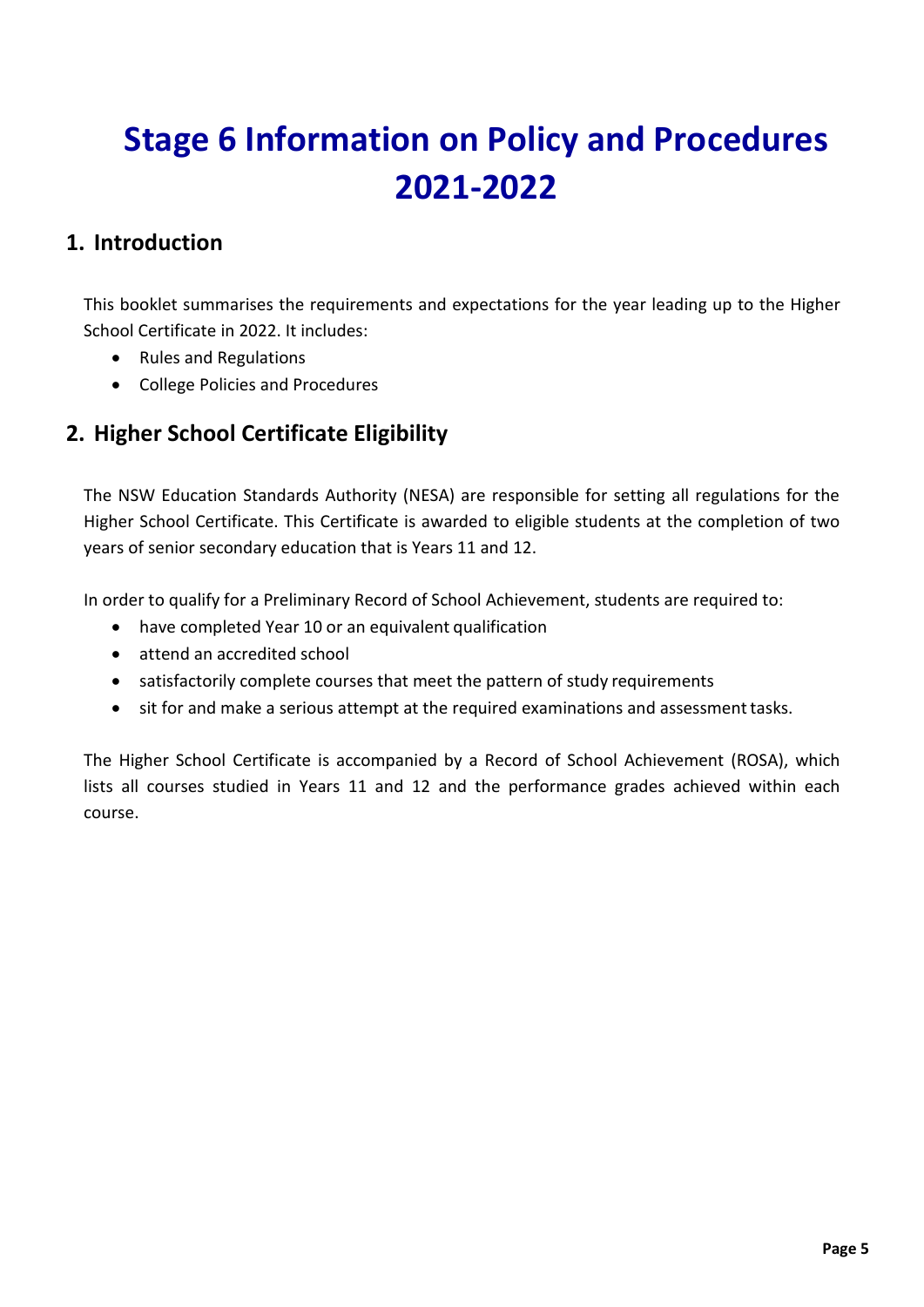#### **3. Attendance**

Because a high level of attendance at lessons is necessary to achieve satisfactory completion of the course, students are expected to attend all lessons in their subjects, unless reasons for not attending are substantial. The College expects all students to maintain satisfactory attendance, make sure that courses are completed and all course requirements are met.

#### **Leave During Term Time – For family holidays, Elite Sport or Employment in the Entertainment/ Hospitality Industry**

In 2014 the NSW Government introduced amendments to the legislation relating to leave applications and, commencing in 2015, the Minister for Education instituted changes to the process of the recording of attendance and applying for absence from School.

Any family holiday taken during term time will be counted as absence. Families are requested to holiday or travel **during school vacation time only**. If unavoidable, parents should apply for leave in writing using the Extended Leave Form, directly to the Deputy Principal, providing essential details at **least four weeks** prior to the time of leave. Students will also be required to list any Assessment Tasks which may fall during their absence on their application form, which are available at Student Services.

An Application for a **Certificate of Exemption is required for all non-holiday related requests for leave**. (These include exceptional circumstances, e.g. elite non-school sport, participation in the elite arts program, employment in the entertainment industry). Parents must submit an **Application for Exemption from Attendance at School Form** to the Deputy Principal for approval at least two weeks prior to the requested Exemption period.

If the reason for requesting leave is in keeping with the requirements under the Education Act and considered to be in the student's best academic interests, the Deputy Principal will accept the request and if leave is granted, the absence will be recorded as "L" (Leave/Absence). If the Deputy Principal does not accept the request for leave, it will be recorded as "A" (Unexplained or Unjustified Absence). If leave is approved by the Deputy Principal, a Leave Approval letter will be issued and emailed to parents. Parents will be notified by mail if leave is not approved.

A copy of all Leave/Exemption documents will be kept on the student's file. In the case of Certificates of Exemption, the original must be kept by the parents.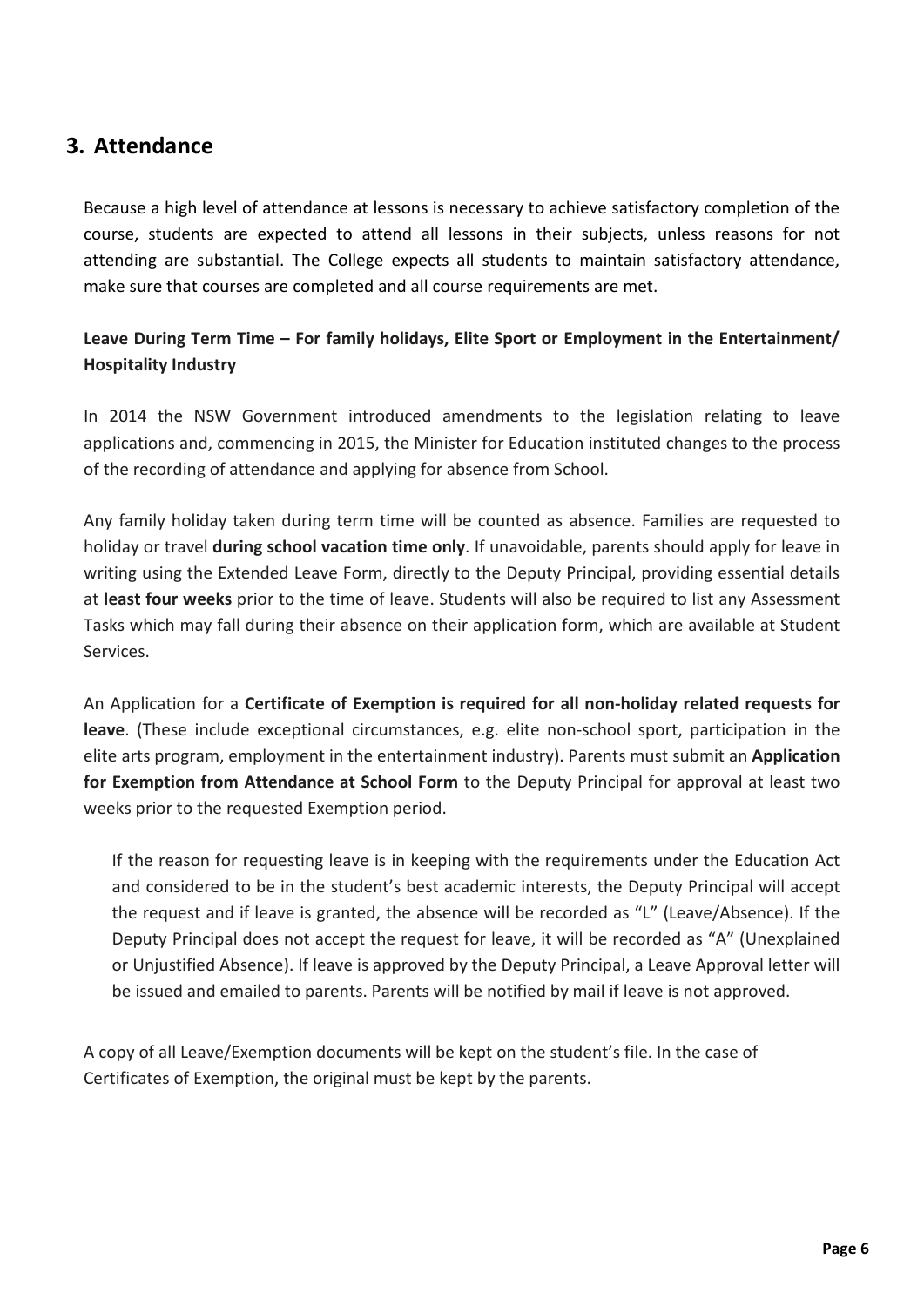The following must be taken into consideration when applying for Leave/Exemption:

In general, the taking of long periods of leave is discouraged. **Vacations taken outside normal school holidays will not normally be accepted as a valid reason for absence from, or nonsubmission of, an assessment task.** However, if leave is unavoidable an application to the Deputy Principal must be made well in advance to minimise disruption to a student's educational progress. When the period of leave requested is extensive, the student must demonstrate to the Deputy Principal that outcomes in each course will be achieved.

**Leave during Years 10 to 12** is extremely difficult due to the NSW Education Standards Authority Assessment requirements. Students/Parents who are seeking leave will need to consult with the Senior School Coordinator, to determine how they might complete all NSW Education Standards Authority Assessment and Coursework requirements well before plans and bookings are made for any absence. Breaches of the NSW Education Standards Authority rules can result in the non-award of the external certificate. If exceptional leave is approved any hand-in assessment task that falls within the leave period must be completed prior to departure or submitted by the due date electronically unless a suitable arrangement can be made with the Senior School Coordinator, to complete the task at a later date. Formal documentary evidence will need to be provided to justify leave when an assessment task is scheduled during the leave period. Any class work must be caught up.

**If the student takes leave that is not approved** they will receive a mark of zero for any hand-in assessment task that is not submitted by the due date or any in-class task or examination that falls in that period. In addition, students must still complete the missed task upon their return to College.

College fees continue to be payable during these absences. **Teachers are unable to provide detailed work for extended periods, but can make suggestions for study whilst the student is away.**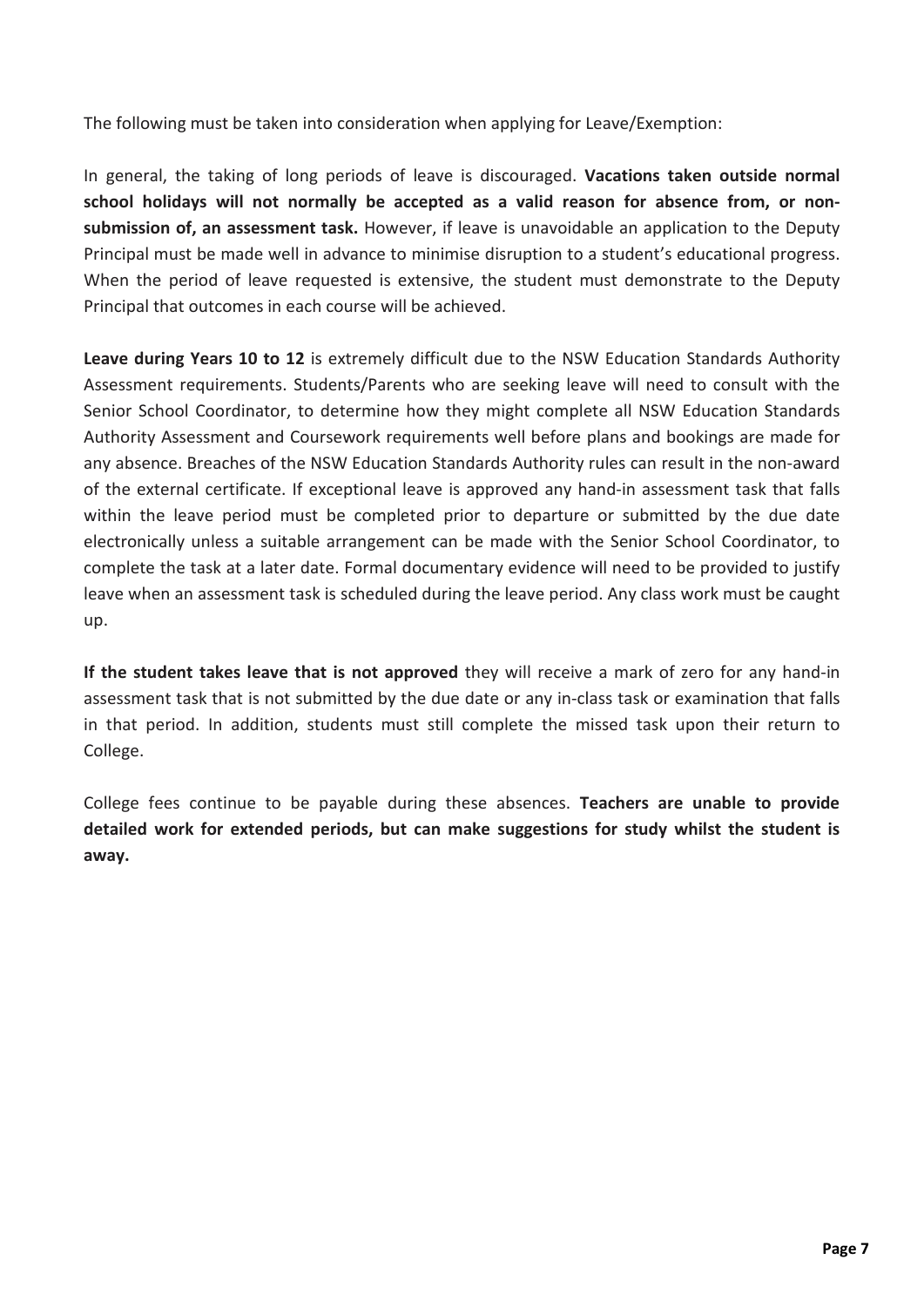#### **4. Units**

| <b>Number of</b><br>units | <b>Minimum total</b><br>time | <b>Typical time</b><br>per week | <b>Number of</b><br>lessons in a<br>ten-day timetable | <b>Maximum marks</b><br>in HSC |
|---------------------------|------------------------------|---------------------------------|-------------------------------------------------------|--------------------------------|
| 1 unit                    | 60 hours                     | 2 hours                         | 5 periods                                             | 50 marks                       |
| 2 units                   | 120 hours                    | 4 hours                         | 9 periods                                             | 100 marks                      |

All courses have a unit value, which refers to the class time allocated to the subject.

#### **5. Pattern of Study – Courses and Units**

Typically, each course of study involves at least 240 hours of class time over two academic years. The course is split into two portions:

- the Preliminary Course
- the HSC Course

Each of these portions has its own outcomes, content and requirements for formal assessment.

**Preliminary Studies** refers to subjects and courses typically studied in Year 11.

Preliminary courses:

- are usually studied over three terms
- are usually completed by the end of Term 3

A student must:

- satisfactorily complete the Preliminary course to be eligible to attempt the HSC course in a subject
- complete at least 12 units of Preliminary courses, including at least 2 units of English

#### **HSC Studies** refers to subjects and courses typically studied in Year 12.

HSC courses:

- are usually studied over four terms
- typically commence in Term 4 of Year 11
- are completed by the end of Term 3 of the following year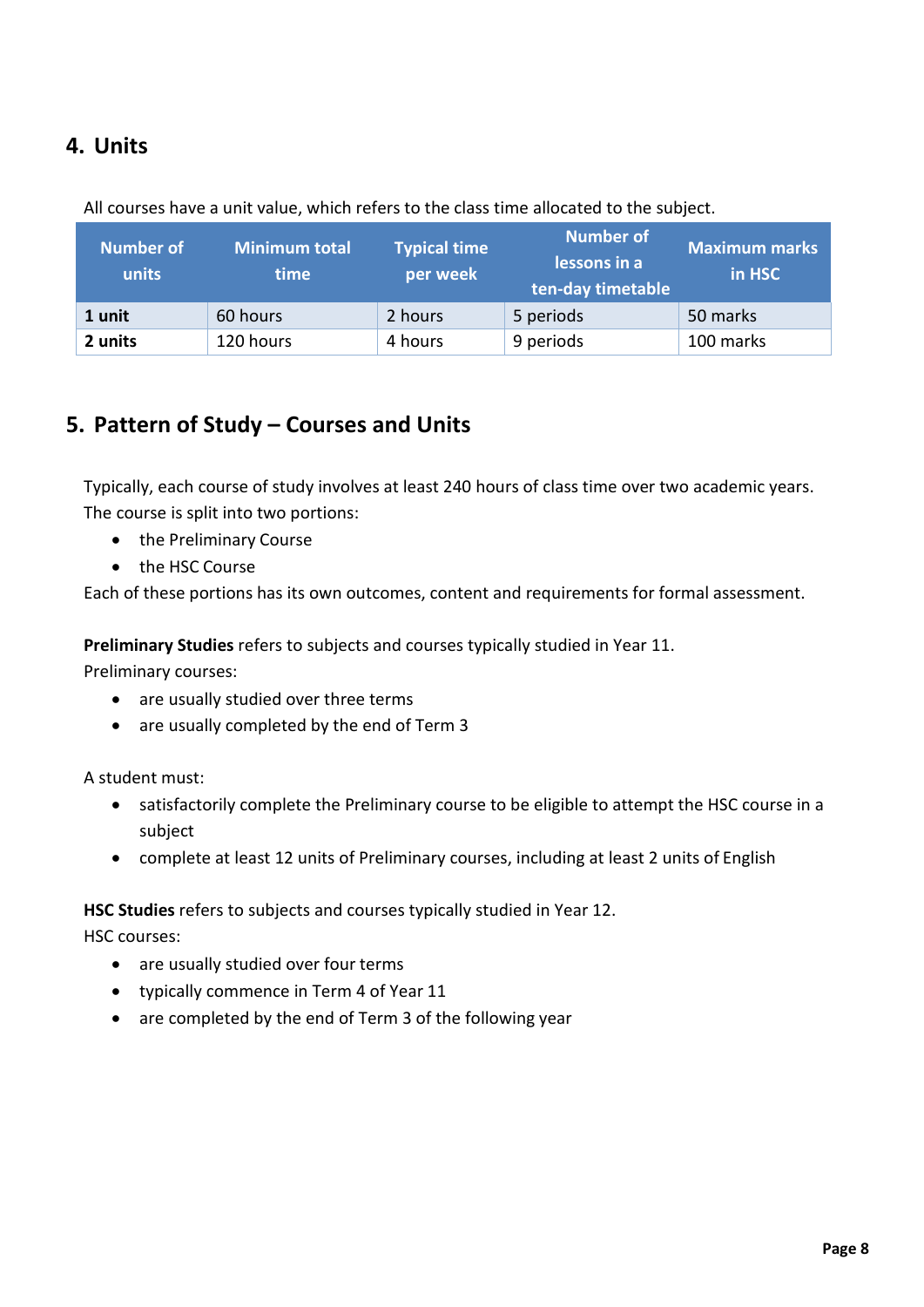Both patterns of study must include at least:

- 6 units of Board Developed Courses
- 2 units of Board Developed Courses
- 3 courses of 2 or more units (either Board Developed or Board Endorsed Courses)
- study at least 4 subjects

Some courses have certain rules and prerequisites. For example, you can include English Studies in your 6 units of Board Developed Courses, but you can only count it as the 2 units of English that UAC uses to calculate an ATAR if you sit the optional HSC examination.

### **6. Confirmation of Entry**

You must be entered with NESA for all courses you are attempting this year. This includes any courses outside your school or the College that your Deputy Principal has approved, like VET or distance education courses, and study with an outside tutor.

You will be given a Confirmation of Entry showing your personal details, courses and whether or not you are eligible for an HSC and an ATAR. You must sign the declaration on the Confirmation of Entry and return it to school.

If you would like an ATAR so you can apply to universities, make sure your ATAR eligibility is recorded on your Confirmation of Entry.

#### **Your Students Online account will show key details**

Your [Students Online](https://studentsonline.nesa.nsw.edu.au/) account will be updated when your Confirmation of Entry is finalised. You can then log in with your student number and PIN to see messages from NESA and study details, like your grades for Years 10 and 11. You will also be able to view your exam timetable, assessment ranks and HSC results when they become available.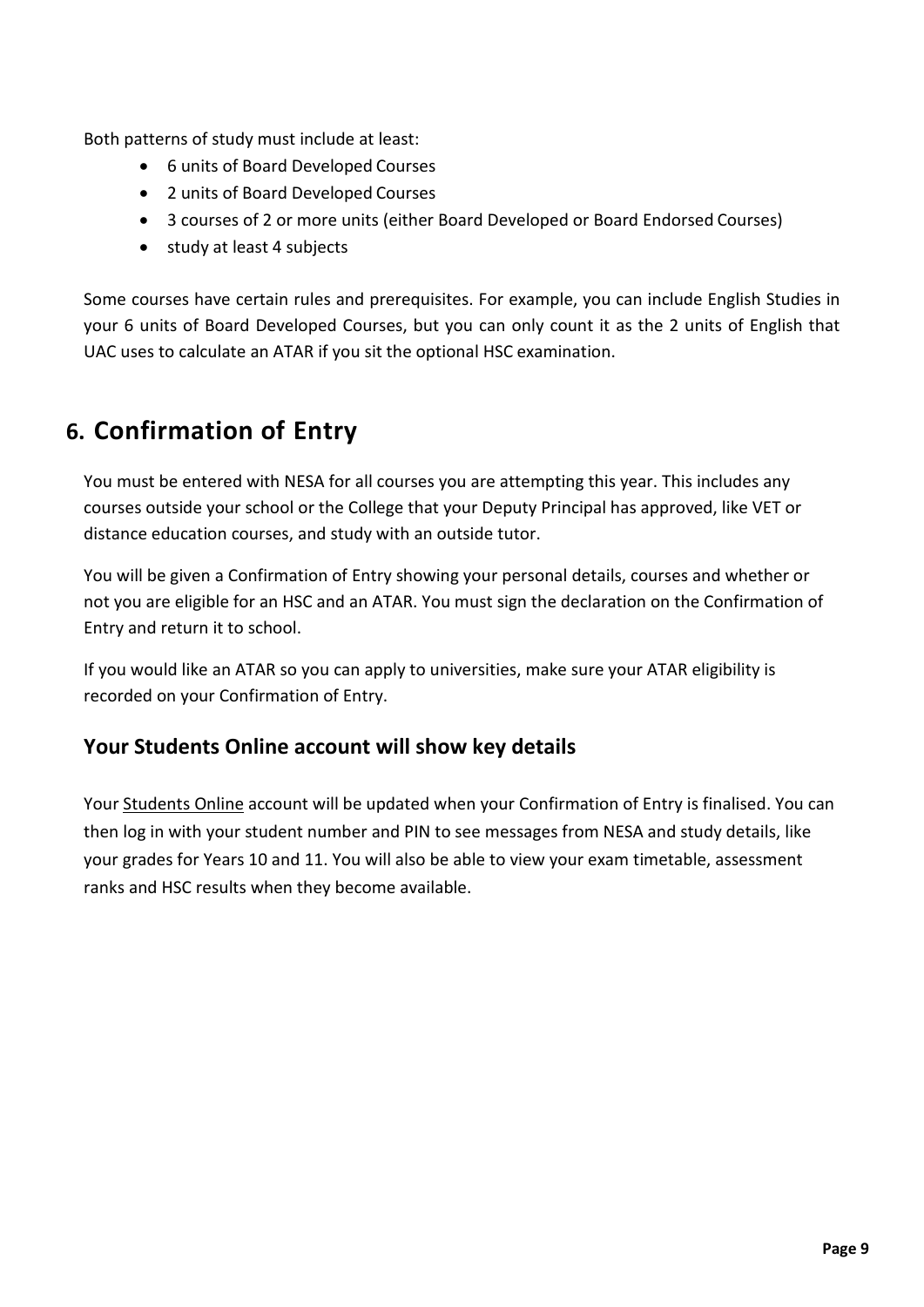#### **7. Australian Tertiary Admission Rank (ATAR)**

The ATAR is a number between 0 and 99.95 with increments of 0.05. It provides a measure of your overall academic achievement in the NSW HSC in relation to that of other students, and it helps universities rank applicants for selection.

It is calculated on behalf of the universities and released by UAC (University Admissions Centre). The ATAR is a rank, not a mark. Your ATAR indicates your position relative to the students who started Year 7 high school with you. An ATAR of 80.00 indicates that you have performed well enough in the HSC to place you 20% from the top of your Year 7 group, had all students in this group completed Year 12 and been eligible for the ATAR.

It is important to note that your ranking depends solely on your performance in the HSC.

ATARs are calculated for all ATAR-eligible students, but not all students are notified. Only NSW HSC students who indicate on their HSC entry forms that they wish to be notified of their ATAR will receive an ATAR Advice Notice from UAC in the mail at about the same time they receive their HSC results from the NESA (NSW Education Standards Authority).

#### **Are you eligible for an ATAR?**

To be eligible for an ATAR in you must satisfactorily complete at least 10 units of ATAR courses. These ATAR courses must include at least:

- eight units from Category A courses
- two units of English
- three Board Developed courses of two units
- four subjects.

#### **How is your ATAR calculated?**

Your ATAR is based on an aggregate of scaled marks in 10 units of ATAR courses comprising:

- your best two units of English and
- your best eight units from the remaining units.

No more than two units of Category B courses can be included.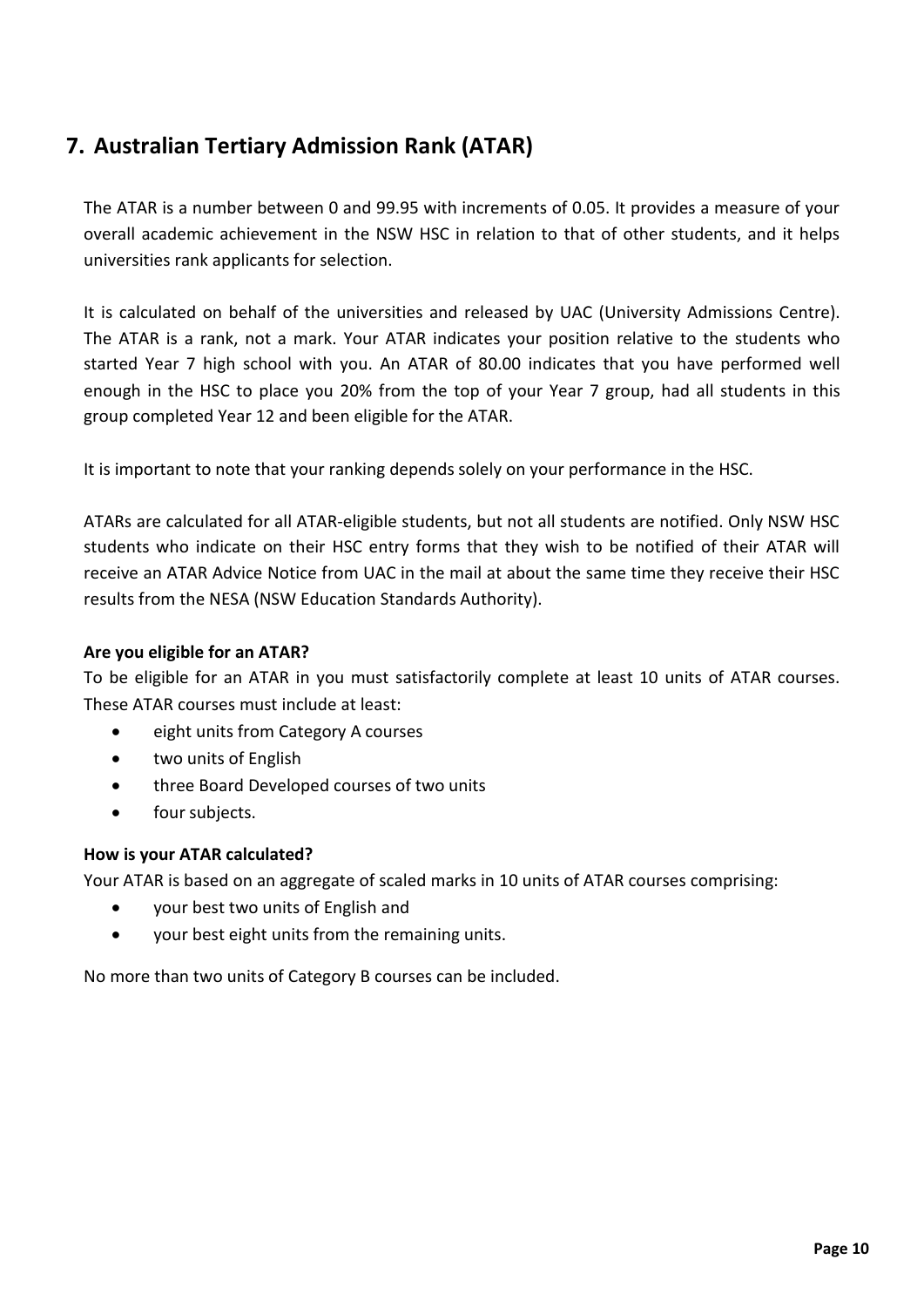#### **8. Course Completion**

For each course, students must:

- follow the course specified by the NESA
- apply themselves with diligence and sustained effort to the set tasks and experiences
- achieve some or all of the course outcomes

The College is required to certify that students have satisfied these expectations.

#### **9. Assessment Plan**

Each student's achievement in each course will be measured through formal assessment. This assessment will determine what a student knows, understands and is able to do. There will be a variety of assessment tasks in each course.

The assessment plan in each course is designed to measure the extent to which each student achieves the defined outcomes of the course. In Year 11 the formal assessments are the major indication of satisfactory completion. In Year 12 the formal assessments all contribute to the assessment mark which is reported as part of the student's HSC results. The Assessment mark is not to be regarded as an indication of how the student will perform in the HSC examination.

Students should keep all completed assessment tasks until after the HSC examinations.

The plans and calendar weeks, for formal assessment in each subject will be issued in an Assessment Handbook.

#### **10. Assessment Policy**

#### **Number and type of tasks**

- Three tasks in Preliminary Courses and three to four tasks including the trial HSC are considered sufficient to adequately assess the components of most courses according to **NESA**
- The Assessment Tasks should be appropriate to the outcomes and components of the course being assessed. For example, tasks could include assignments, fieldwork studies and reports, model making, oral reports, research projects, practical tests and open-ended investigations, viva voce and improvisations.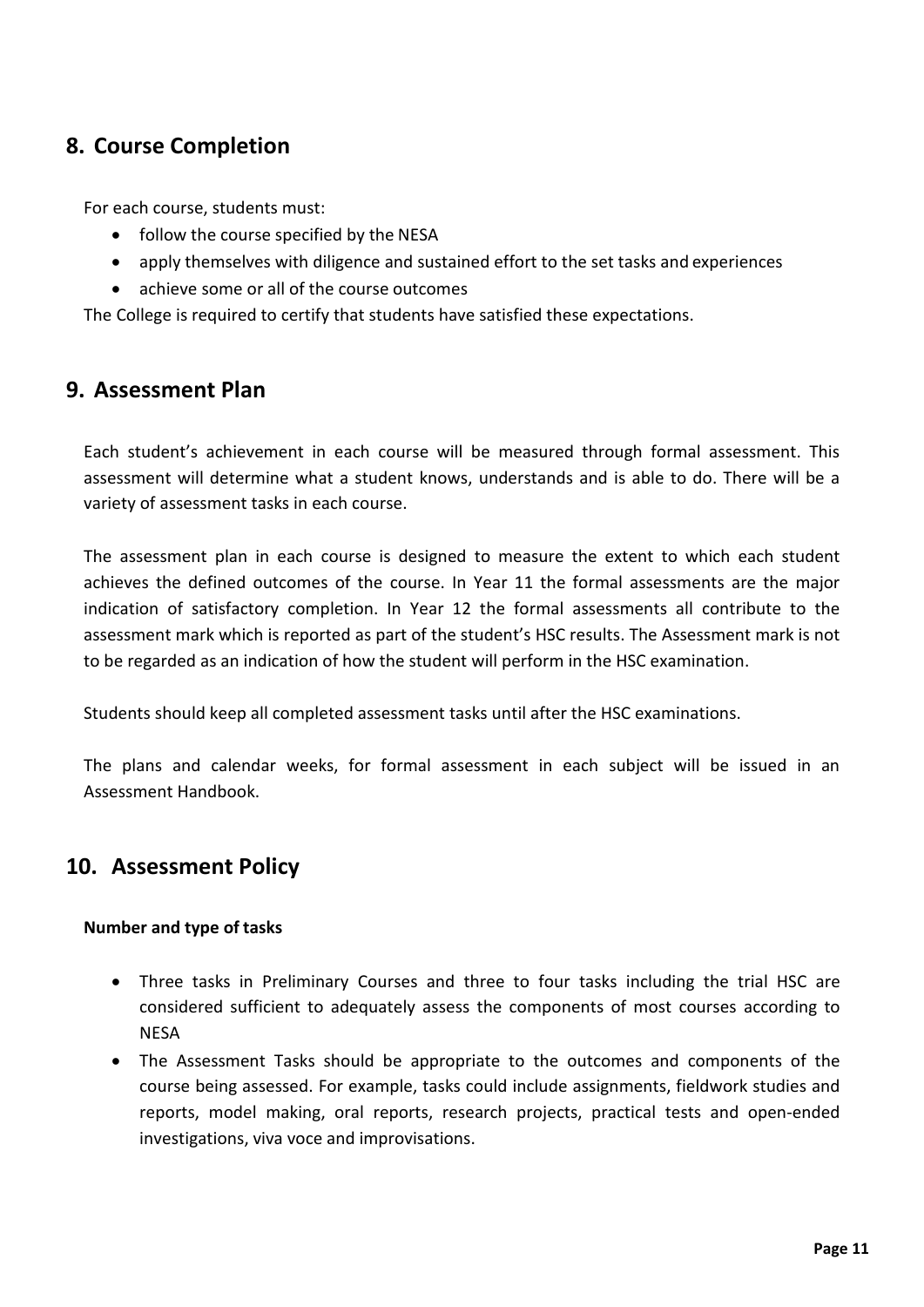#### **Procedures for informing students**

All students will be given and sign for a Preliminary/HSC Assessment booklet at the beginning of the Preliminary/HSC Course. This will contain the Assessment Schedule for each task and the week and term it will be administered.

#### **Submission of Tasks**

- a. The assessment tasks listed in the Assessment Booklet will measure achievement of the outcomes of the Preliminary/HSC course and determine the marks in the College ranks and grades reports.
- b. In addition to the Assessment book students will be given written notice of the assessment task a minimum of two weeks before the assessment is due containing:
	- A detailed description of the task
	- The outcomes being assessed
	- $\blacksquare$  The weighting of the task
	- **The marking criteria**
- c. Assessment tasks will occur in the weeks designated in this booklet unless there is prior written notification from the relevant Subject Co-ordinator.
- d. The relevant Subject teacher/coordinator will determine on which day of the designated week the assessment will fall. The Academic Administration Coordinator will meet with Subject Coordinators to determine a Year 11/12 Assessment due date calendar.
- e. All Assessments must be submitted on the day and time stipulated on the Assessment Task Notification.
- f. If a task is submitted after this time or are absent the day prior to a hand-in task (without just cause) the student will receive zero.
- g. Assignments are submitted electronically they must be submitted through a system where the time of submission is recorded (eg. Canvas, Email).
- h. All assessment tasks must be a printed hard copy of the task, including a cover sheet, unless specifically stated. The Cover Sheets will be available at Student Services. Computer hardware or software failure will not be accepted as an excuse for late submission. Students cannot submit assessments via email unless specifically stated. When working on assessments students are advised that it is wise to have a backup computer copy of all tasks including backing up in the cloud eg OneDrive as well as draft printed copies. Electronic submission of a specific task is only permissible using systems such as Canvas or email for example, where this has been specified in the written notification of a specific task.
- i. If a student is ill or unable to complete an assessment for a valid reason they must
	- Ring the College office before 8.30 am on the day of the assessment to notify the College of the absence.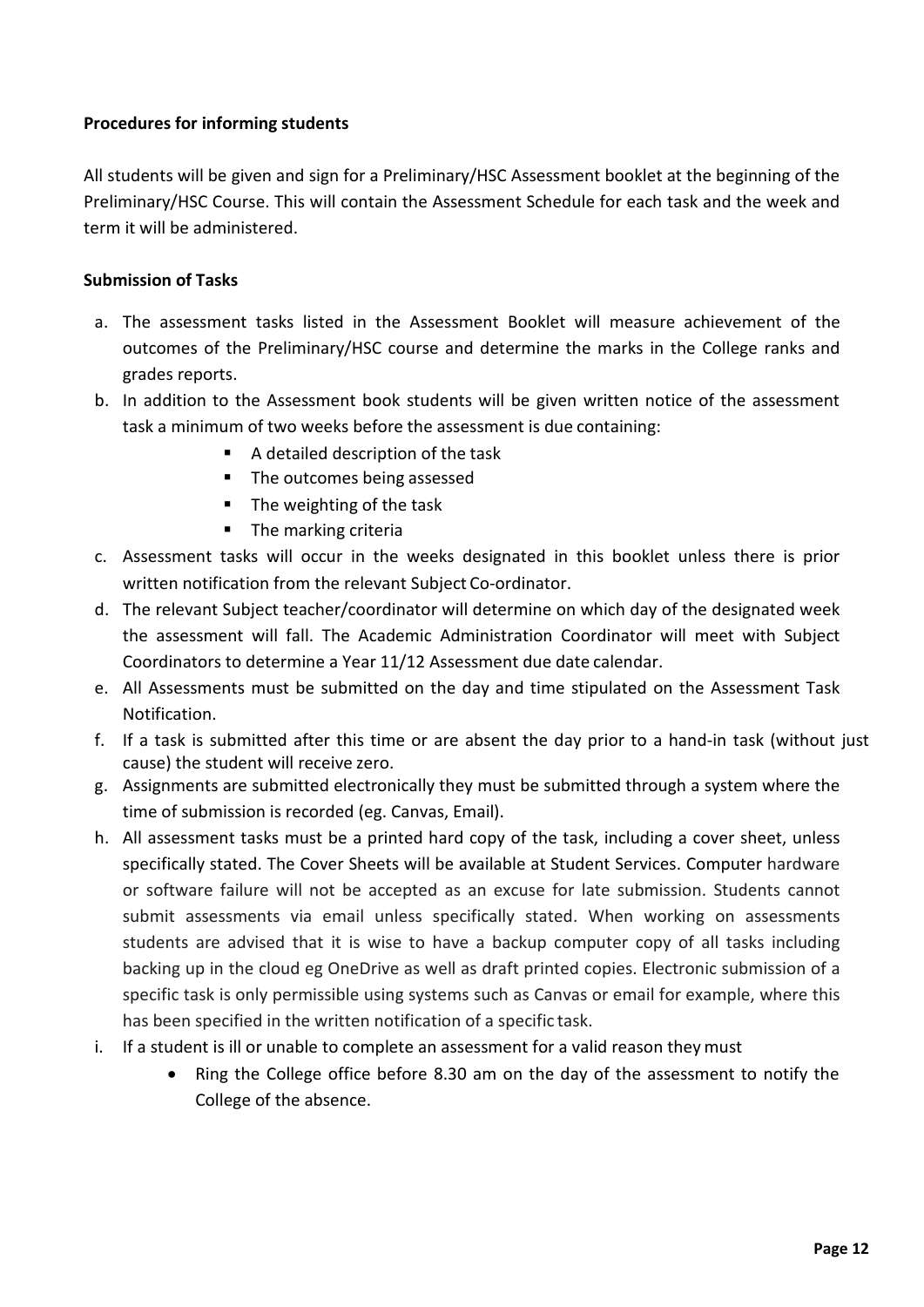- Download the "Illness/Misadventure" form from the College website and have it completed by a doctor or other suitable person.
- Return the form to the Academic Administration Coordinator on return to College.
- At that point the student will be required to complete the task, or an alternate task designated by the Subject Coordinator/Teacher.
- j. Zero marks may be awarded when a student has not made a genuine attempt, does not have a valid reason for not completing a task or there is evidence of serious malpractice, such as plagiarism and cheating at examinations as determined by the Deputy Principal and Academic Administration Coordinator, in consultation with the Subject Coordinator and Teacher. **In addition, students are still required to complete or resubmit the task.**
- k. Disability provisions similar to those given for the HSC examination will only be given to students for major examinations. They may be given in other school-based assessment tasks at the discretion of the subject coordinator and the Learning Support Coordinator.

#### **Misadventure/Illness and Extensions**

*Misadventure/illness is an event immediately prior or during an assessment that is beyond the student's control and which allegedly affected the student's performance in that assessment. (ACE manual Ref 9023).*

- a. Students can appeal for Misadventure/Illness using a Student Request Form available from Student Services or it can be downloaded from the College website. It must be completed by a Doctor or other suitable person depending on the circumstances.
- b. In the event of absence due to suspected COVID illness, the student **must** provide evidence of a negative result **before** returning to school (i.e., a screenshot of the result). This needs to be **emailed** to the Academic Administration Coordinator, along with the Illness/Misadventure **prior** to their on-site return.
- c. The Academic Administration Coordinator and Subject Coordinator will determine alternative arrangements for any missed assessment task.
- d. Extension of time may be granted only in very exceptional circumstances. **Students are not to consider that extensions of time will automatically be granted for assessment tasks.** In very exceptional circumstances, it is the student's responsibility to submit a request for this special consideration from the Academic Administration Coordinator well before the due date of the assessment task. Students will need to apply before the due date, using the form from the website or from Student Services in order to be granted an extension. **Vacations taken outside normal school holidays will not normally be accepted as a valid reason for non-submission of an assessment task.**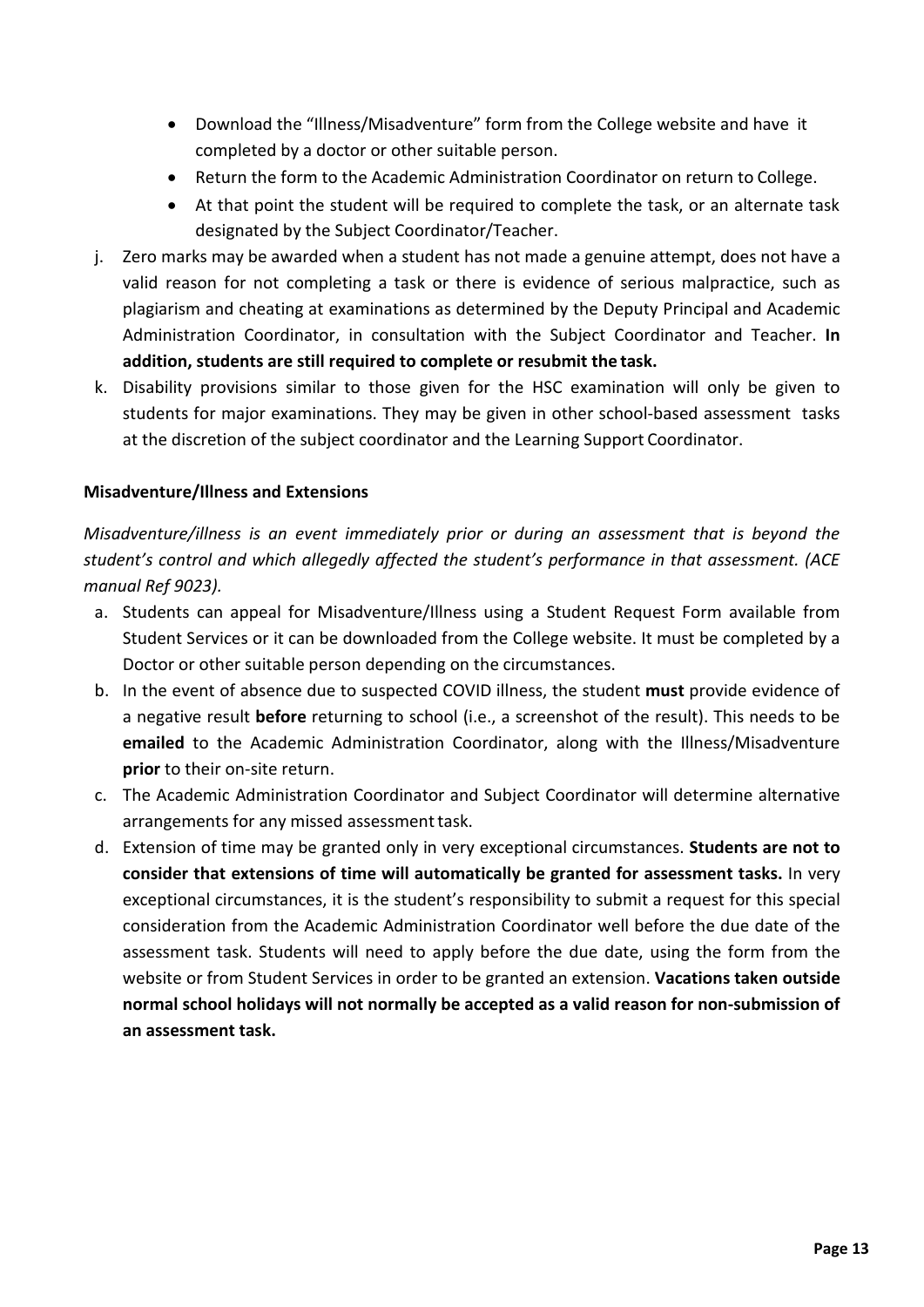- e. Malpractice is any activity undertaken by a student that allows them to gain an unfair advantage over others. It includes, but is not limited to:
	- copying someone else's work in part or in whole, and presenting it as their own
	- using material directly from books, journals, CDs or the internet without reference to the source
	- building on the ideas of another person without reference to the source
	- buying, stealing or borrowing another person's work and presenting it as theirown
	- submitting work to which another person such as a parent, coach or subject expert has contributed substantially
	- using words, ideas, designs or the workmanship of others in practical and performance tasks without appropriate acknowledgement
	- paying someone to write or prepare material
	- breaching school examination rules
	- using non-approved aides during an assessment task
	- contriving false explanations to explain work not handed in by the due date
	- assisting another student to engage in malpractice
	- deliberate absence prior to the submission of a task.

Any student found guilty of malpractice in an assessment task shall lose between 10% and 100% of the mark depending on the nature of the malpractice. If malpractice affects more than 50% of a submitted task, this may be considered severe malpractice and may result in a zero mark being awarded. The penalty will be determined by the, Head of Senior School, Academic Administration Coordinator and Subject Coordinator of the subject involved.

- f. Failure to submit an assessment task on the due date because of truancy (that is unauthorised absence) will automatically result in zero marks being awarded for that task.
- g. The Head of Senior School, in consultation with the Academic Administration Coordinator and Subject Coordinator, will determine an alternative task in the result of a non-completion, nonserious attempt and/or plagiarism.
- h. Failure to complete an Assessment Task within the allocated time provided, either as an inclass period task or for that element of a larger task will result in a zero being awarded.
- i. **Even though zero marks may result due to lateness, students still must submit the task**. Failure to submit or complete work is also grounds for an 'N' determination for that task i.e., Non-Completion of a task. Non-completion of a task may put the student's HSC injeopardy.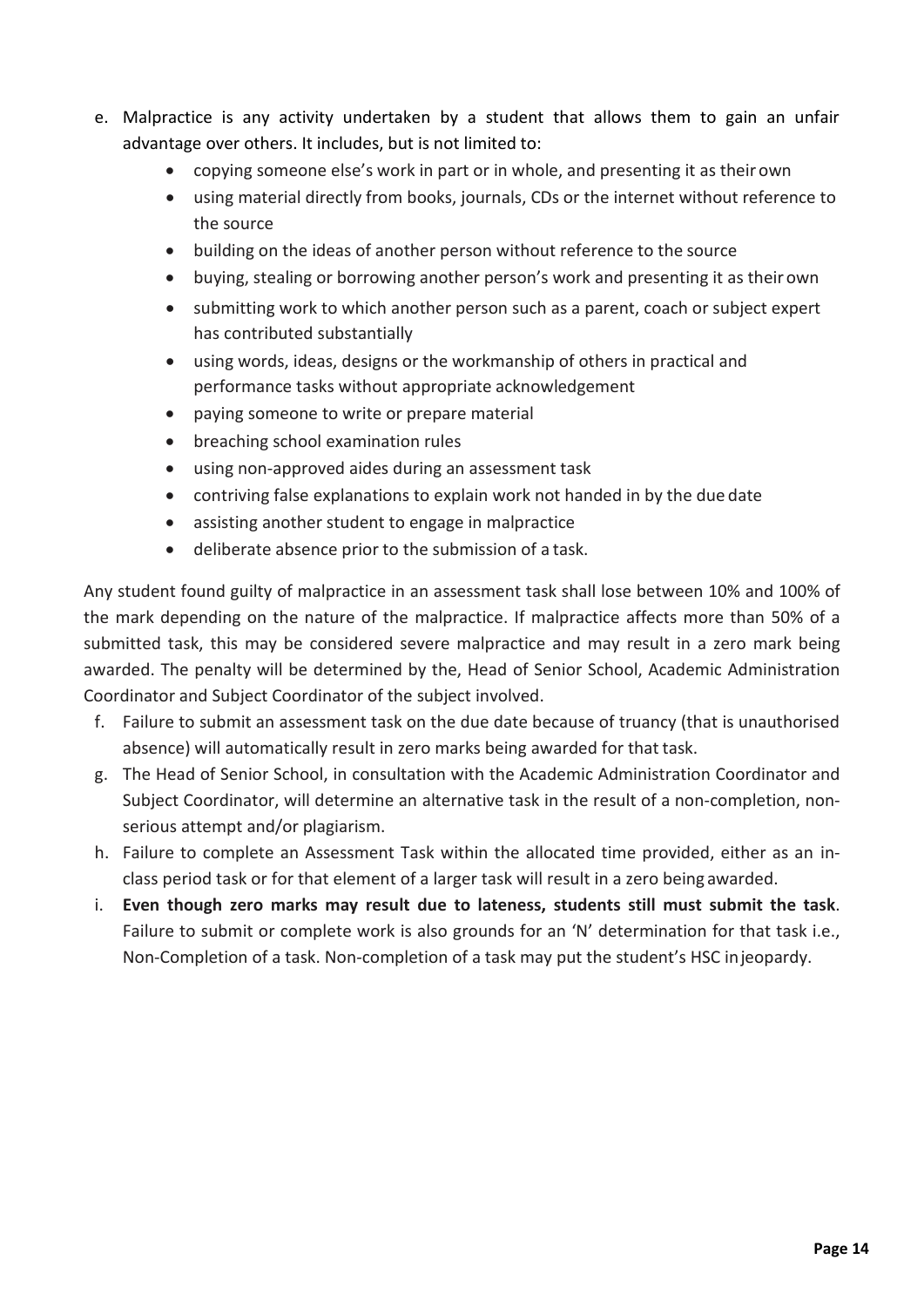#### **11. Assessment Review**

- a. A student may seek clarification about assessment results from their teachers. This may result in re-marking of the task or a section of the task. After this process, a student may submit an appeal against the administration of any assessment task. The student must complete the form "Application for Appeal" within a week of a problem occurring and will be considered by an appeals committee comprising the Deputy Principal, Academic Administration Coordinator and the relevant Subject Coordinator.
- b. An assessment review should focus on the College's procedures for determining the final assessment mark. Students are not entitled to seek a review of a teacher's judgements of the worth of individual performance in assessment tasks at the end of the course. The marks or grades awarded will not be subject to review as part of this process. Any disputes over an individual task must be resolved at the time a task is returned.

#### **12. Special Requirements for VET courses and Major Works**

VET students must complete mandatory 35 hours of industry workplace requirements in each year of the Preliminary and HSC courses.

Students studying courses with a Major Work practical component must complete their work at school. Special Requirements for work that is done at home must follow NSW Education Standards Authority guidelines to enable certification by the class teacher.

Students who are submitting Major Works in Visual Arts, Design and Technology etc. must ensure that their submitted work(s) comply strictly with the NESA requirements, in terms of deadlines, size dimensions, weight, volume, running time limits (for film or video works), nature of materials used etc. The Education Standards Authority will not accept works that are oversized, overweight, over the prescribed running time or constructed of prohibited material.

For all submitted works, you will need to sign a declaration stating that the work is your own, and that you have properly acknowledged anyone else's words, ideas, designs or work that you have used.

Your teacher will monitor and record your progress on your submitted work and, along with the Academic Administration Coordinator, will certify that you completed the work. It must demonstrate that it:

- is your own work
- is consistent with earlier drafts and other examples of your work
- was finished by the due date.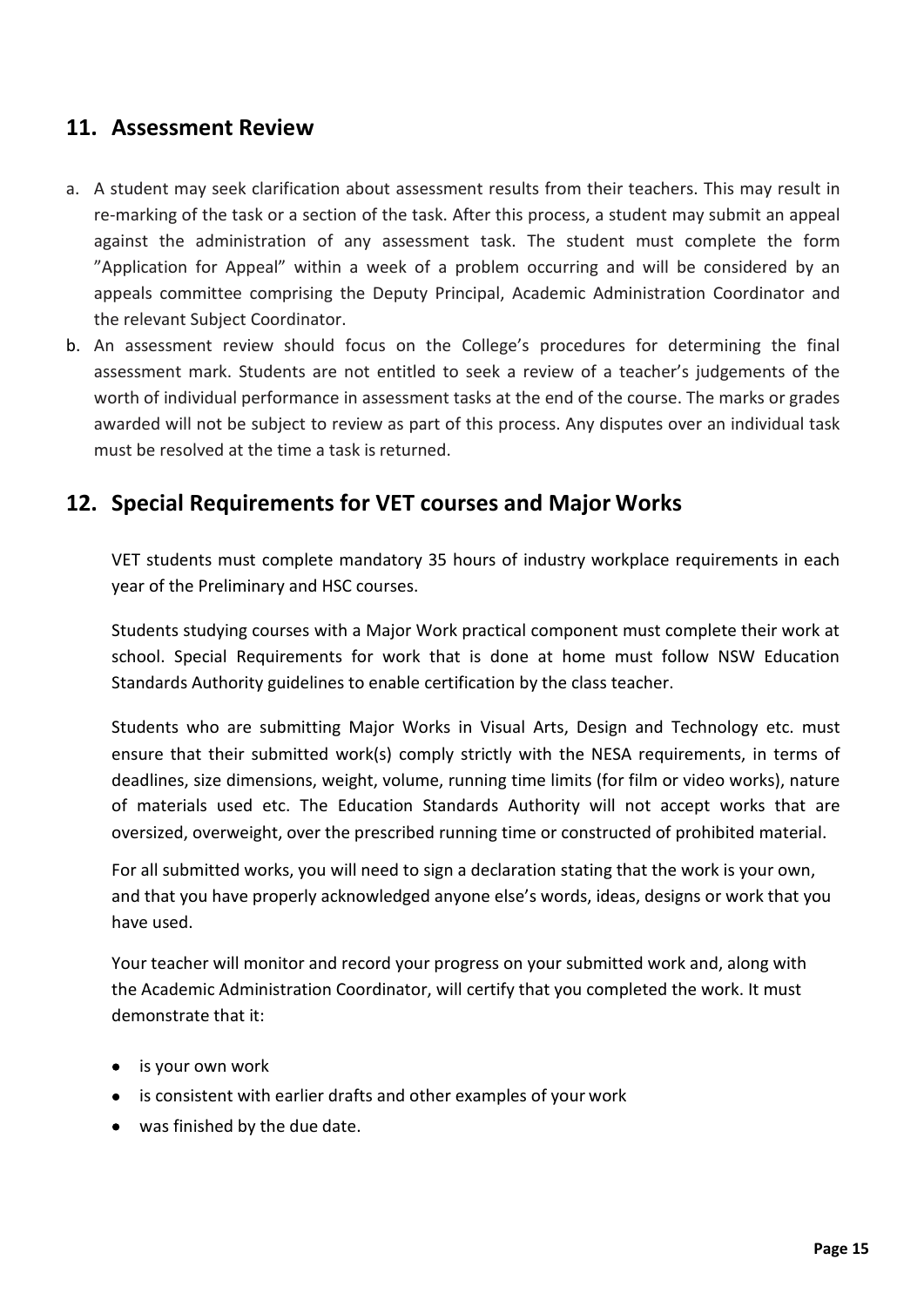If your teacher can't certify the work, you might receive fewer or zero marks. If you are planning a work that you will need to work on at home, you need your teacher's permission.

These requirements are set out in the ACE Manual and in the relevant Subject Manuals. These can be found on the NSW Education Standards Authority web site, [https://educationstandards.nsw.edu.au](https://educationstandards.nsw.edu.au/)

#### **13. Achievement in HSC Courses and Feedback**

For Preliminary and HSC Courses the College will report on each student's achievement against the NSW Education Standards Authority outcomes.

Marks awarded for assessment tasks must reflect the differences in student performance. This is achieved by the making guidelines using the full range of marks available for the task.

- a. Information on marking guidelines may be found on the NESA Portal Principles for Developing Marking Guidelines
- b. This does not mean that marks must be spread across the whole range nor does it mean that they must fall between 50 and 100, which is the range of most marks when assessments have been moderated.

Students must receive full written feedback on all assessment tasks.

#### **14. 'N' Determinations**

A student who fails to meet the requirements in any course can receive an 'N' for that course, to indicate this non-completion. Courses that are not satisfactorily studied will not be listed on the Record of School Achievement (ROSA).

Prior to an 'N' being awarded the student and the parent/guardian will be given written warnings. Students who do not complete an assessment task will be sent an N award warning letter as per the NSW Education Standards Authority Policy with a new date by which the task has to be completed. These warnings will be early enough for the student to correct the problem and meet course requirements. If the task is not completed by that date a second warning letter will be sent. If not completed the student will be interviewed by the Deputy Principal and Academic Administration Coordinator who will notify the student of the possibility of a 'N' determination in that subject.

An 'N' can lead to a student not satisfying the requirements for a Preliminary course. Consequently, the student will be ineligible for the HSC course in that subject.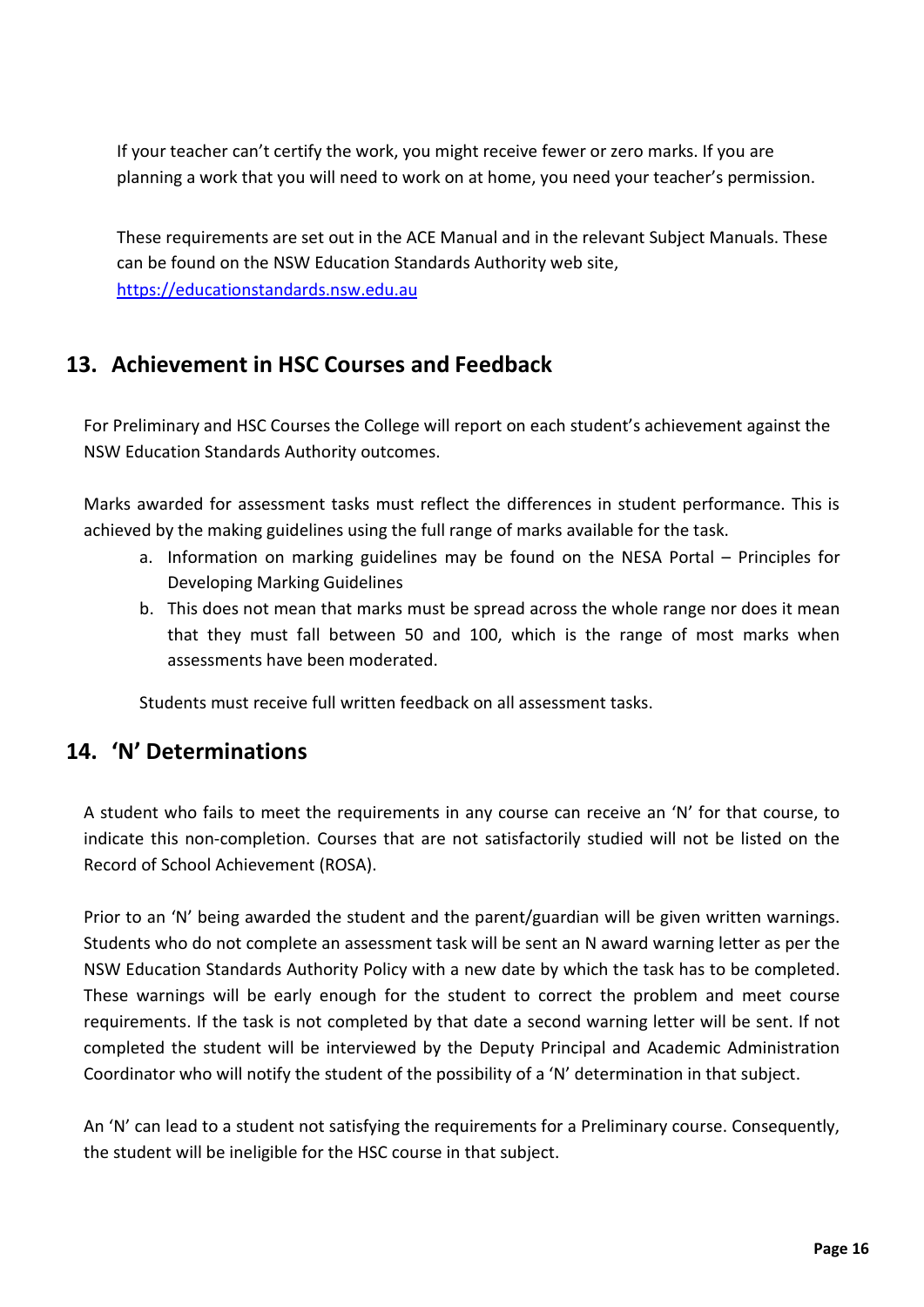#### **15.Student Entry**

The College is responsible for completing a formal entry for each student who takes Preliminary and HSC courses. This will be done by the Academic Administration Coordinator.

#### **16.Student Transfers to the College**

Any student who transfers into the College after the 30 June the previous school is responsible for providing assessment marks.

#### **17.Accumulation of Preliminary and HSC courses**

It is possible to accumulate Preliminary and/or HSC courses over a period of up to five years. Accumulation of courses will normally happen only after formulation of a detailed plan, in consultation with the appropriate College staff.

#### **18. Changes to Pattern of Study**

If student wish to discontinue a course or adjust their Pattern of Study. A Request for Change of Course form must be completed. Approval will be given to the student after parental approval, as well as consultation with the class teacher, Subject Coordinator, Careers Advisor and Academic Administration Coordinator. Student must continue to remain in the course until notified by the Director of Operations via email that the change has been approved.

#### **19. College Forms**

All forms required to submit applications (for approved leave, change to courses, exemption from attendance at school and illness/misadventure) will be available at Student Services and on the OPAC website.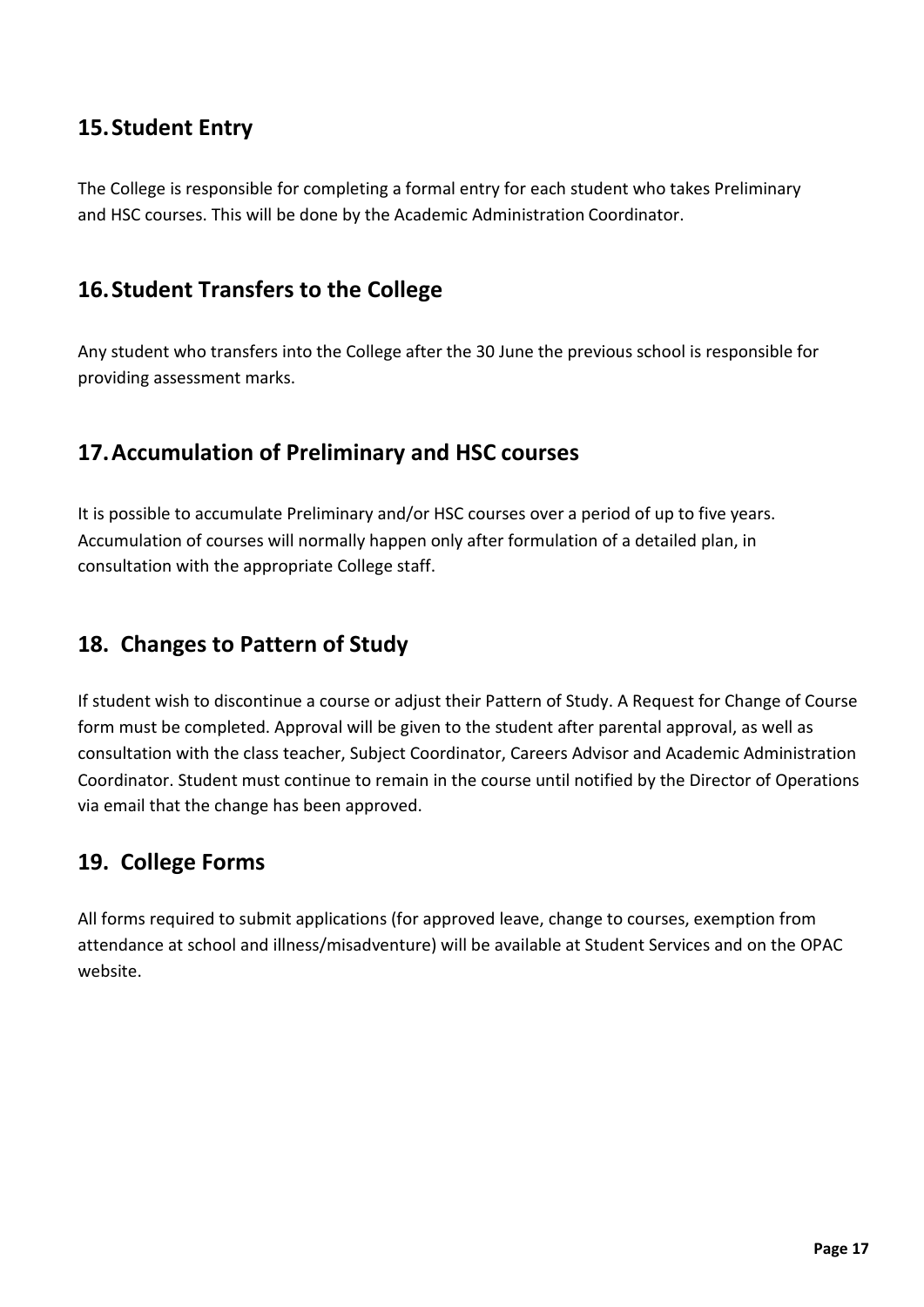## **Year 12 Biology Assessment Program 2021/2022**

| <b>Subject Tasks</b>                    |                                 | Task 1                                 | Task 2                                                                                                                  | Task 3                                            | Task 4                                                                                      |
|-----------------------------------------|---------------------------------|----------------------------------------|-------------------------------------------------------------------------------------------------------------------------|---------------------------------------------------|---------------------------------------------------------------------------------------------|
| <b>Topic</b>                            |                                 | Heredity                               | <b>Heredity</b><br><b>Genetic Change</b><br><b>Non-infectious Disease</b><br>and Disorders<br><b>Infectious Disease</b> | <b>Infectious Disease</b>                         | All topics                                                                                  |
| <b>Task Description</b>                 |                                 | Modelling                              | Depth Study                                                                                                             | Research                                          | <b>Trial HSC Examination</b>                                                                |
| Outcomes                                |                                 | BIO12-4, BIO12-6,<br>BIO12-7, BIO12-12 | BIO12-1, 2, 3, 4, 5, 6, 7,<br>BIO12-12, BIO12-13,<br>BIO12-14, BIO12-15                                                 | BIO 12-3, BIO12-4, BIO12-<br>6, BIO12-7, BIO12-14 | BIO12-4, BIO12-5, BIO12-<br>6, BIO12-7, BIO12-12,<br>BIO12-13, BIO12-14,<br><b>BIO12-15</b> |
| <b>Syllabus Requirements</b>            | Weighting<br>$\%$<br>(syllabus) | Term 4<br>Week 7                       | Term 2<br>Week 1                                                                                                        | Term 2<br>Week 8                                  | Term 3<br>Week 3/4                                                                          |
| <b>Skills in Working Scientifically</b> | 60                              | 15                                     | 20                                                                                                                      | 10                                                | 15                                                                                          |
| Knowledge and understanding             | 40                              | $\sqrt{5}$                             | 10                                                                                                                      | 10                                                | 15                                                                                          |
| <b>TOTAL</b>                            | 100%                            | 20                                     | 30                                                                                                                      | 20                                                | 30                                                                                          |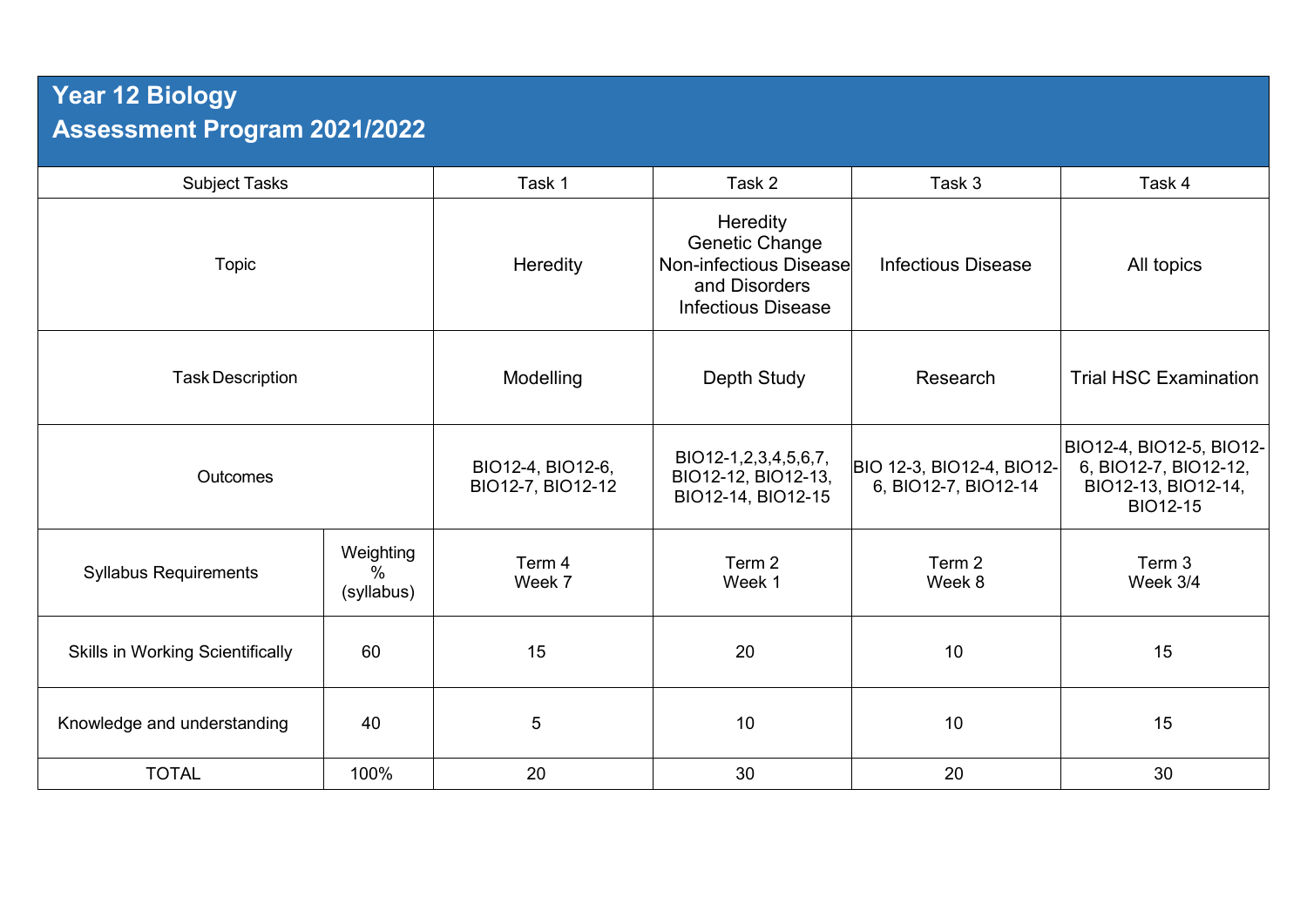## **Year 12 Business Studies Assessment Program 2021/2022**

| <b>Subject Tasks</b>                                                                     |                                          | Task 1                 | Task 2                                 | Task 3             | Task 4                                 |
|------------------------------------------------------------------------------------------|------------------------------------------|------------------------|----------------------------------------|--------------------|----------------------------------------|
| <b>Topic</b>                                                                             |                                          | Operations             | Finance                                | Marketing          | All topics                             |
| <b>Task Description</b>                                                                  |                                          | <b>Business Report</b> | <b>Financial Statement</b><br>Analysis | Research           | <b>Trial HSC Examination</b>           |
| <b>Outcomes</b>                                                                          |                                          | H2, H5, H8, H9         | H4, H7, H8, H10                        | H3, H4, H7, H8, H9 | H1, H2, H3, H4, H5, H6,<br>H8, H9, H10 |
| <b>Syllabus Requirements</b>                                                             | Weighting<br>$\frac{0}{0}$<br>(syllabus) | Term 4<br>Week 8       | Term 1<br>Week 8                       | Term 2<br>Week 7   | Term 3<br>Weeks 3 & 4                  |
| Knowledge and understanding                                                              | 40                                       | 10                     | 10                                     | 5                  | 15                                     |
| Stimulus-based skills                                                                    | 20                                       | 5                      | 10                                     |                    | 5                                      |
| Inquiry and research                                                                     | 20                                       |                        | 5                                      | 15                 |                                        |
| <b>Communication of business</b><br>information ideas and issues in<br>appropriate forms | 20                                       | 5                      |                                        | 5                  | 10                                     |
| <b>TOTAL</b>                                                                             | 100%                                     | 20                     | 25                                     | 25                 | 30                                     |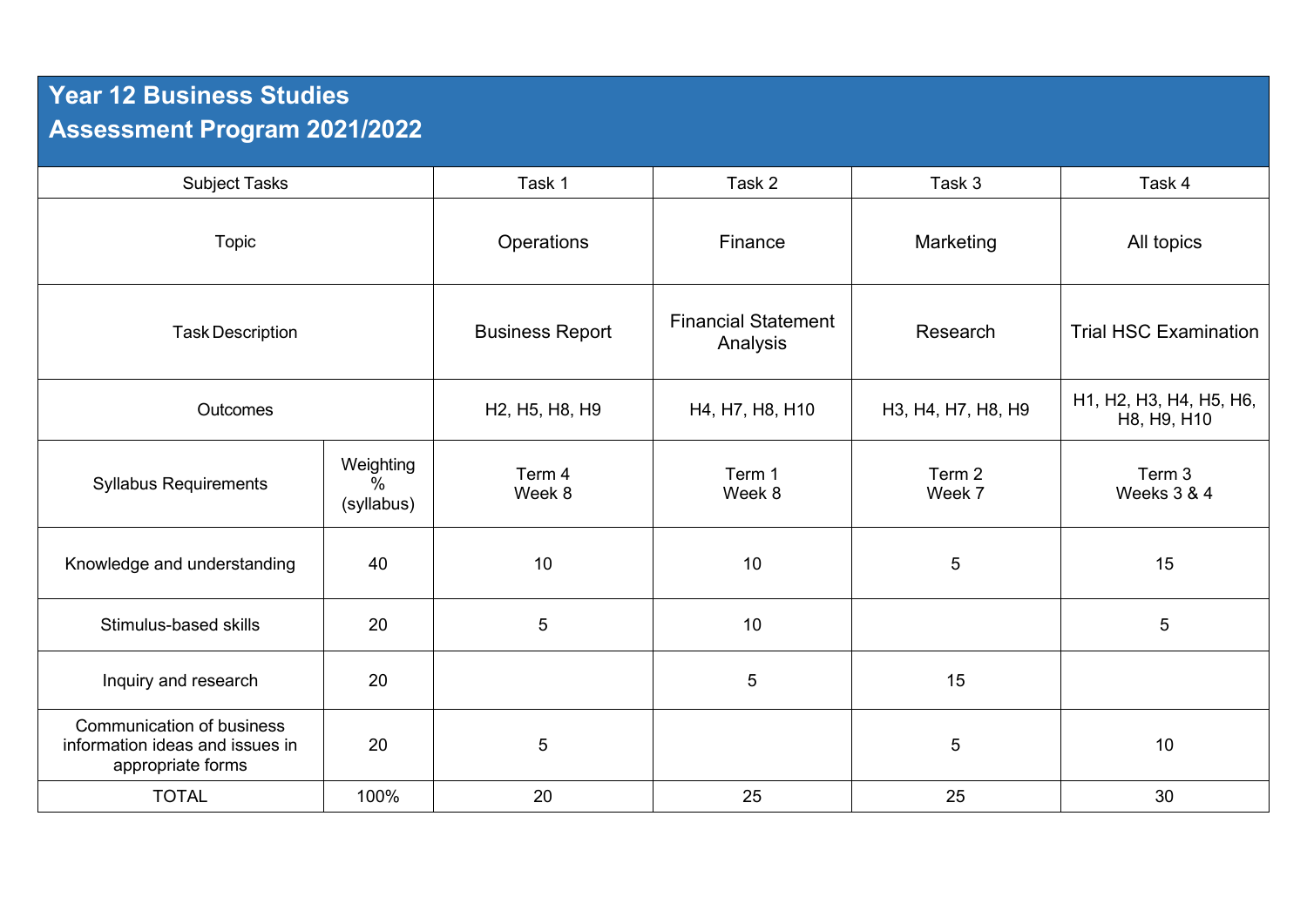## **Year 12 Chemistry Assessment Program 2021/2022**

| <b>Subject Tasks</b>                    |                                 | Task 1                                   | Task 2                       | Task 3                  | Task 4                       |
|-----------------------------------------|---------------------------------|------------------------------------------|------------------------------|-------------------------|------------------------------|
| Topic                                   |                                 | <b>Equilibrium and Acid</b><br>Reactions | <b>Acid/Base Reactions</b>   | Own Choice              | All topics                   |
| <b>Task Description</b>                 |                                 | Research                                 | Practical                    | Depth Study             | <b>Trial HSC Examination</b> |
| Outcomes                                |                                 | $CH11/12 - 1-7$                          | $CH11/12 - 1-7$ ,<br>CH12-13 | CH11/12-1-7,<br>CH12-13 | CH11/12-4-7<br>CH12-12-15    |
| <b>Syllabus Requirements</b>            | Weighting<br>$\%$<br>(syllabus) | Term 4<br>Week 8                         | Term 1<br>Week 7             | Term 2<br>Week 5        | Term 3<br>Weeks 3 & 4        |
| Knowledge and understanding             | 40                              | 10                                       | 10                           | $\sqrt{5}$              | 15                           |
| <b>Skills in Working Scientifically</b> | 60                              | 10                                       | 20                           | 15                      | 15                           |
| <b>TOTAL</b>                            | 100%                            | 20                                       | 30                           | 20                      | 30                           |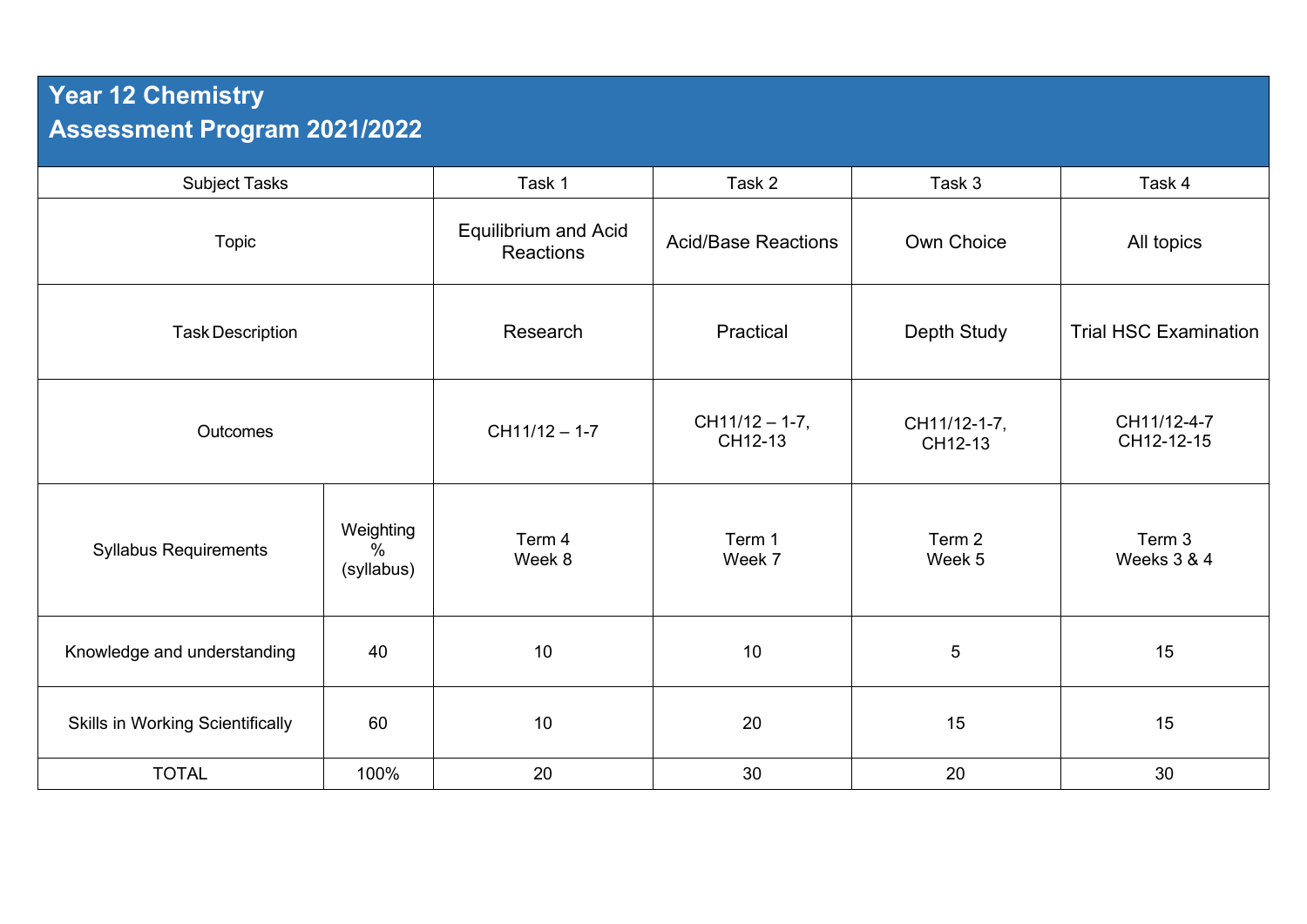## **Year 12 Community and Family Studies Assessment Program 2021/2022**

| <b>Subject Tasks</b>                                                 |                                 | Task 1                      | Task 2                                                                                      | Task 3                   | Task 4                                                                                      |
|----------------------------------------------------------------------|---------------------------------|-----------------------------|---------------------------------------------------------------------------------------------|--------------------------|---------------------------------------------------------------------------------------------|
| <b>Topic</b>                                                         |                                 | <b>Research Methodology</b> | <b>Option: Social Impact</b><br>of Technology                                               | <b>Groups in Context</b> | All topics                                                                                  |
| <b>Task Description</b>                                              |                                 | Independent Research        | In-class                                                                                    | Take-home                | <b>Trial HSC Examination</b>                                                                |
| <b>Outcomes</b>                                                      |                                 | H4.1, H4.2                  | H <sub>2</sub> .3 H <sub>3</sub> .4 H <sub>4</sub> .1 H <sub>4</sub> .2<br>H <sub>6.1</sub> | H2.2, H3.1, H3.3, H5.1   | H1.1, H2.1, H2.2, H2.3,<br>H3.1, H3.2, H3.3, H3.4,<br>H4.1, H4.2, H5.1, H5.2,<br>H6.1, H6.2 |
| <b>Syllabus Requirements</b>                                         | Weighting<br>$\%$<br>(syllabus) | Term 4<br>Week 8            | Term 1<br>Week 6                                                                            | Term 2<br>Week 5         | Term 3<br>Weeks 3 & 4                                                                       |
| Knowledge and understanding                                          | 40                              | 5                           | 10                                                                                          | 10                       | 15                                                                                          |
| Skills in critical thinking, research,<br>analysis and communicating | 60                              | 15                          | 15                                                                                          | 15                       | 15                                                                                          |
| <b>TOTAL</b>                                                         | 100%                            | 20                          | 25                                                                                          | 25                       | 30                                                                                          |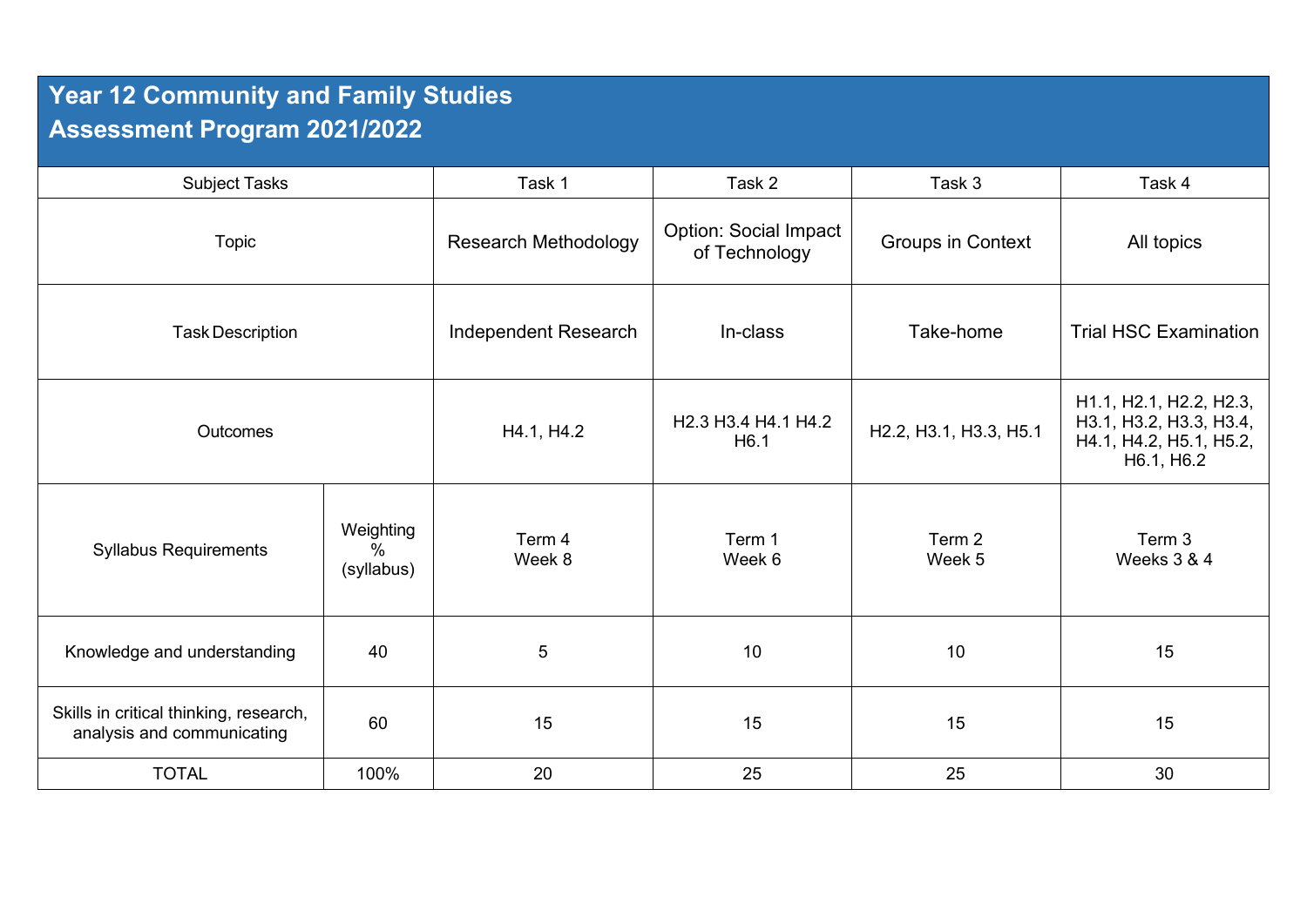## **Year 12 Design and Technology Assessment Program 2021/2022**

| <b>Subject Tasks</b>                                                                               |                                 | Task 1                                                                    | Task 2                                                                    | Task 3                                       | Task 4                                      |
|----------------------------------------------------------------------------------------------------|---------------------------------|---------------------------------------------------------------------------|---------------------------------------------------------------------------|----------------------------------------------|---------------------------------------------|
| <b>Topic</b>                                                                                       |                                 | Proposal and<br>Management                                                | Design Theory and<br>Practice                                             | Production                                   | All topics                                  |
| <b>Task Description</b>                                                                            |                                 | <b>Presentation of Project</b><br>Proposal                                | Case Study                                                                | <b>Project Development</b><br>and Management | <b>Trial HSC Examination</b>                |
| <b>Outcomes</b>                                                                                    |                                 | H <sub>2.1</sub> , H <sub>4.1</sub> , H <sub>5.1</sub> , H <sub>5.2</sub> | H <sub>2.2</sub> , H <sub>3.1</sub> , H <sub>3.2</sub> , H <sub>6.2</sub> | H1.1, H1.2, H3.2, H4.2,<br>H4.3, H5.1        | H1.1, H1.2, H2.1, H2.2,<br>H3.1, H6.1, H6.2 |
| <b>Syllabus Requirements</b>                                                                       | Weighting<br>$\%$<br>(syllabus) | Term 4<br>Week 8                                                          | Term 1<br>Week 8                                                          | Term 2<br>Week 7                             | Term 3<br>Weeks 3 & 4                       |
| Knowledge and understanding                                                                        | 40                              |                                                                           | 20                                                                        | 10                                           | 10                                          |
| Knowledge and skills in designing,<br>managing, producing and evaluating<br>a major design project | 60                              | 20                                                                        |                                                                           | 30                                           | 10                                          |
| <b>TOTAL</b>                                                                                       | 100%                            | 20                                                                        | 20                                                                        | 40                                           | 20                                          |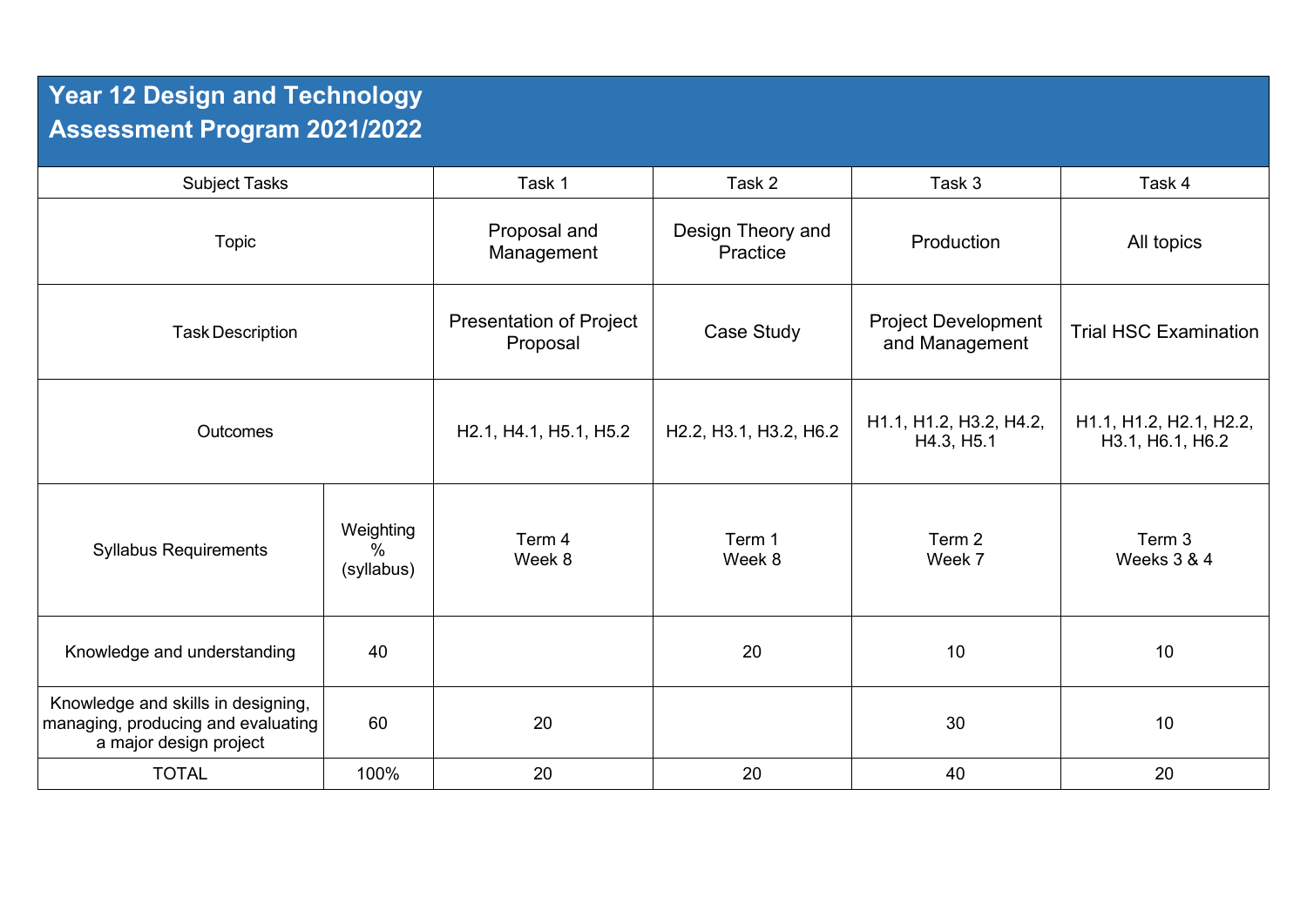## **Year 12 English Advanced Assessment Program 2021/2022**

| <b>Subject Tasks</b>                                                                                                            |                              | Task 1                                                                                 | Task 2                                     | Task 3                                                                                                    | Task 4                                                   |
|---------------------------------------------------------------------------------------------------------------------------------|------------------------------|----------------------------------------------------------------------------------------|--------------------------------------------|-----------------------------------------------------------------------------------------------------------|----------------------------------------------------------|
| <b>Topic</b>                                                                                                                    |                              | <b>Texts and Human</b><br><b>Experiences</b>                                           | Module A<br><b>Textual Conversation</b>    | Module C<br>The Craft of Writing                                                                          | <b>Common Module</b><br>Module A<br>Module B<br>Module C |
| <b>Task Description</b>                                                                                                         |                              | Critical Essay & Conceptual<br>Representation<br>(multimodal-<br>viewing/representing) | <b>Critical Essay</b>                      | <b>Creative Composition &amp;</b><br><b>Critical Evaluation</b><br>(multimodal-listening and<br>speaking) | <b>Trial HSC Examination</b>                             |
| <b>Outcomes</b>                                                                                                                 |                              | EA12-1, EA12-2,<br>EA12-6, EA12-9                                                      | EA12-1, EA12-2, EA12-<br>3, EA12-6, EA12-7 | EA12-4, EA12-5,<br>EA12-7, EA12-8                                                                         | EA12-3, EA12-4,<br>EA12-5, EA12-8, EA12-9                |
| <b>Syllabus Requirements</b>                                                                                                    | Weighting<br>%<br>(syllabus) | Term 4<br>Week 8                                                                       | Term 1<br>Week 7                           | Term 2<br>Week 4                                                                                          | Term 3<br>Weeks 3 & 4                                    |
| Knowledge and understanding                                                                                                     | 50                           | 10                                                                                     | 15                                         | 10                                                                                                        | 15                                                       |
| Skills in responding to texts and<br>communication of ideas appropriate<br>to audience, purpose and context<br>across all modes | 50                           | 15                                                                                     | 10                                         | 10                                                                                                        | 15                                                       |
| <b>TOTAL</b>                                                                                                                    | 100%                         | 25                                                                                     | 25                                         | 20                                                                                                        | 30                                                       |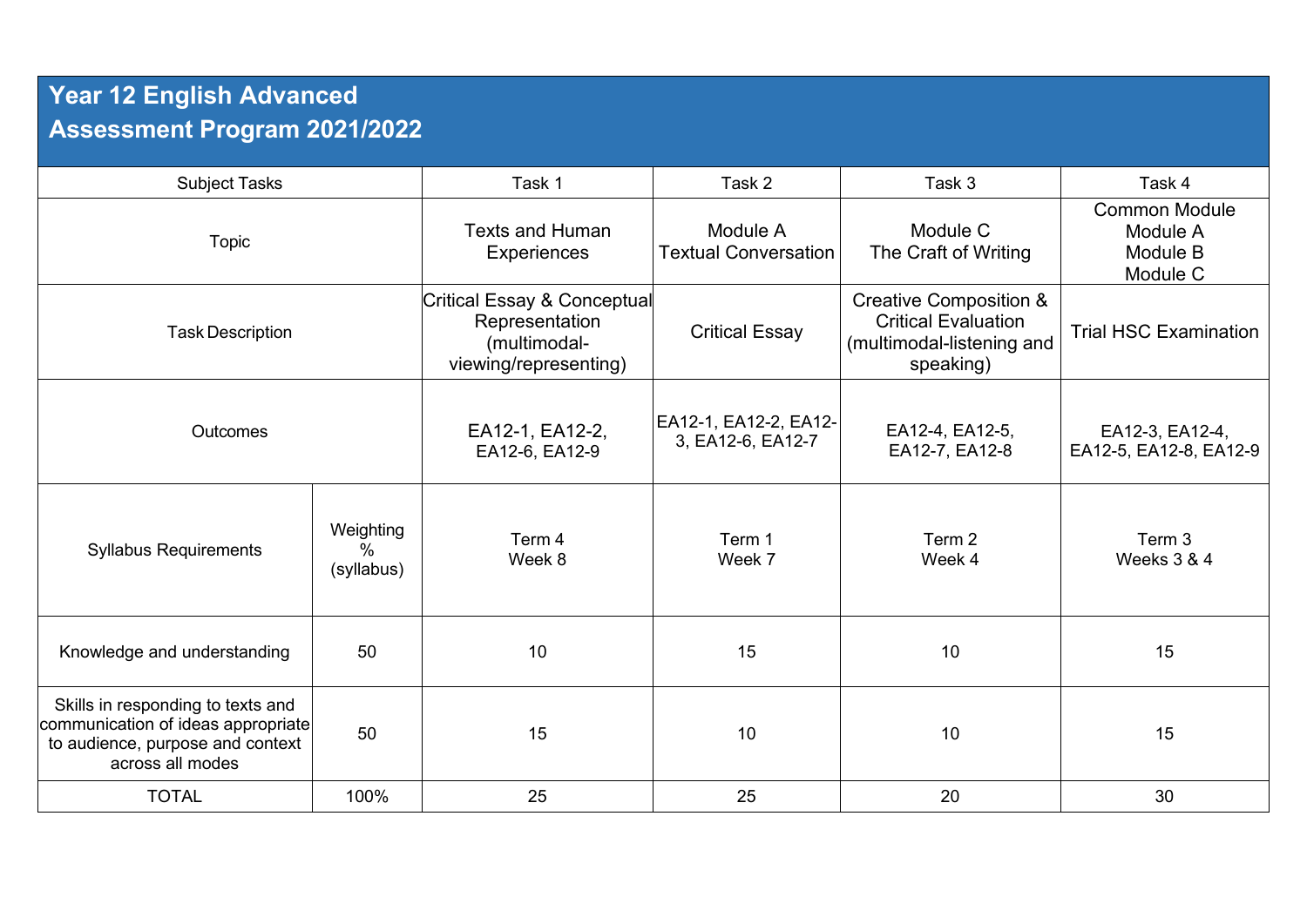## **Year 12 English Extension 1 Assessment Program 2021/2022**

| <b>Subject Tasks</b>                                                                  |                                 | Task 1                                       | Task 2                               | Task 3                                    |
|---------------------------------------------------------------------------------------|---------------------------------|----------------------------------------------|--------------------------------------|-------------------------------------------|
| Topic                                                                                 |                                 | <b>Literary Worlds</b><br>Worlds of Upheaval |                                      | <b>Common Module and Elective</b>         |
| <b>Task Description</b>                                                               |                                 | Creative response                            | Critical response & related material | <b>Trial HSC Examination</b>              |
| <b>Outcomes</b>                                                                       |                                 | EE12-2, EE12-4, EE12-5                       | EE12-1, EE12-2,<br>EE12-3, EE12-4    | EE12-1, EE12-2, EE12-3, EE12-4,<br>EE12-5 |
| <b>Syllabus Requirements</b>                                                          | Weighting<br>$\%$<br>(syllabus) | Term 1<br>Week 9                             | Term 2<br>Week 8                     | Term 3<br>Weeks 3 & 4                     |
| Knowledge and understanding                                                           | 50                              | 15                                           | 20                                   | 15                                        |
| Skills in complex analysis, sustained<br>composition and independent<br>investigation | 50                              | 15                                           | 20                                   | 15                                        |
| <b>TOTAL</b>                                                                          | 100%                            | 30                                           | 40                                   | 30                                        |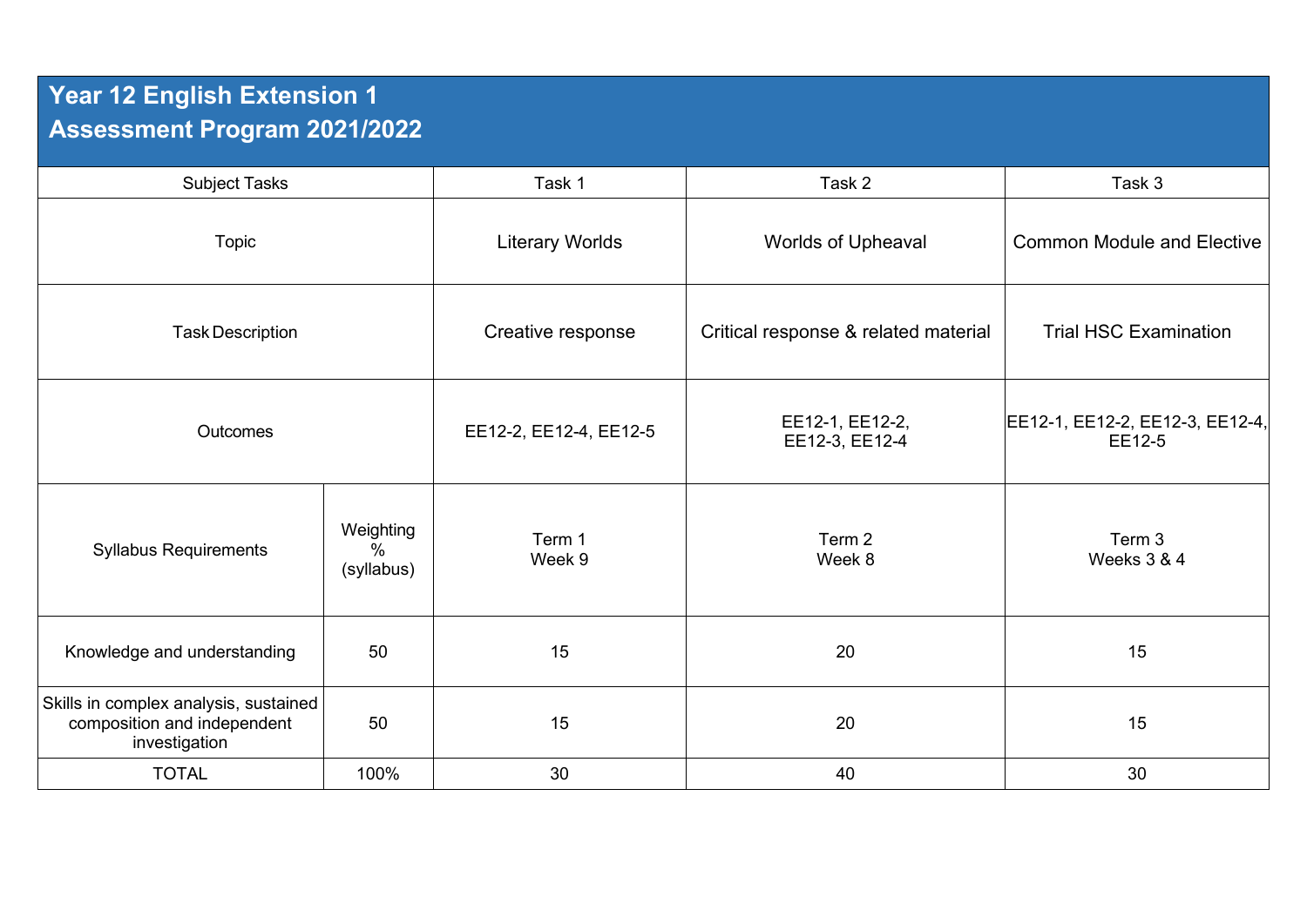## **Year 12 English Extension 2 Assessment Program 2021/2022**

| <b>Subject Tasks</b>                                                                  |                              | Task 1                                    | Task 2                             | Task 3                           |
|---------------------------------------------------------------------------------------|------------------------------|-------------------------------------------|------------------------------------|----------------------------------|
| <b>Task Description</b>                                                               |                              | Viva Voce (including written<br>proposal) | <b>Literature Review</b>           | Critique of the Creative Process |
| Outcomes                                                                              |                              | EEX12-1, EEX12-4, EEX12-5                 | EEX12-1, EEX12-2, EEX12-3, EEX12-4 | EEX12-2, EEX12-3, EEX12-5        |
| <b>Syllabus Requirements</b>                                                          | Weighting<br>%<br>(syllabus) | Term 4<br>Week 9                          | Term 2<br>Week 3                   | Term 3<br>Week 1                 |
| Skills in extensive independent<br>research                                           | 50                           | 15                                        | 20                                 | 15                               |
| Skills in complex analysis, sustained<br>composition and independent<br>investigation | 50                           | 15                                        | 20                                 | 15                               |
| <b>TOTAL</b>                                                                          | 100%                         | 30                                        | 40                                 | 30                               |

Note: - Students must submit the Major Work Journal for monitoring with each task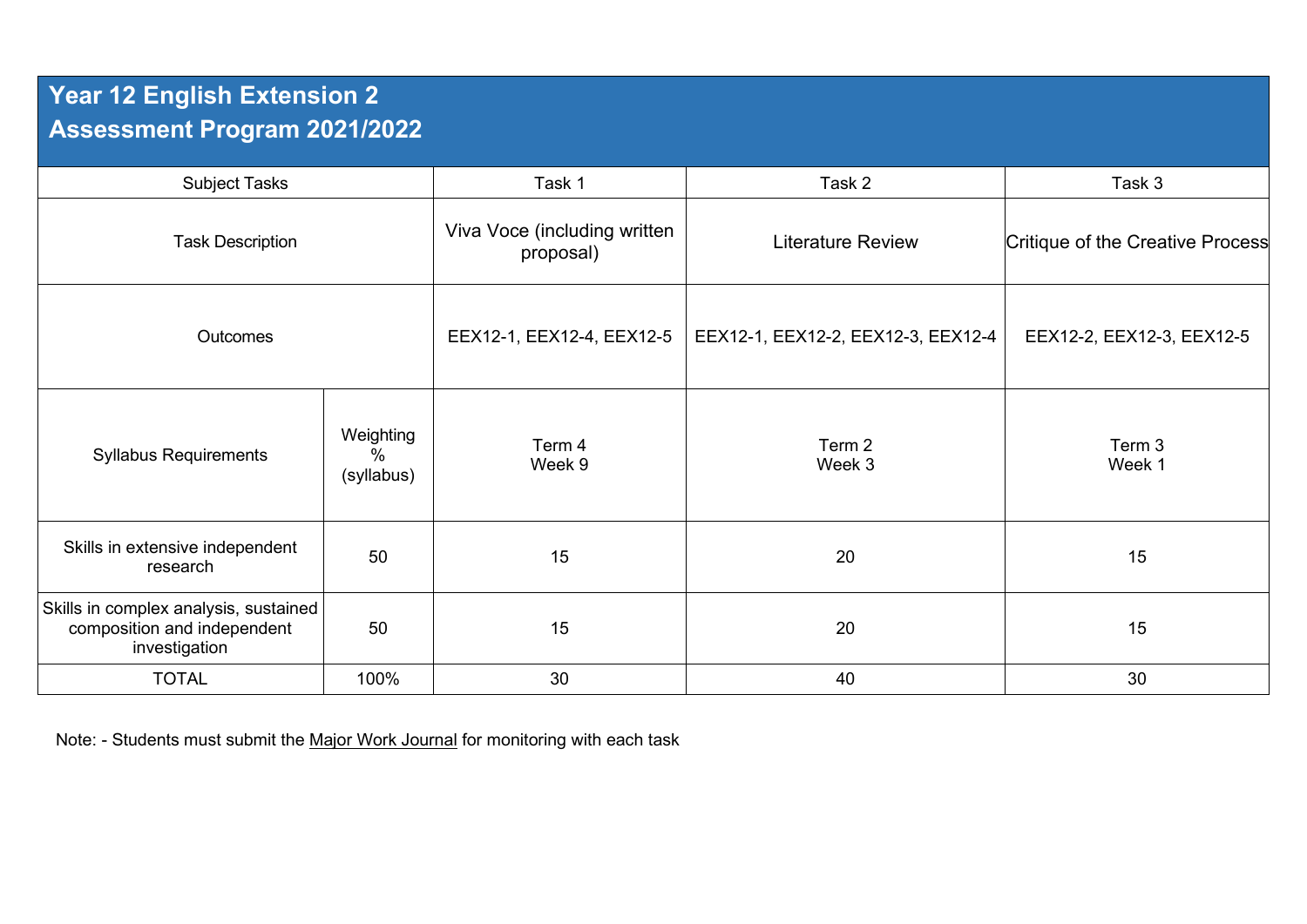## **Year 12 English Standard Assessment Program 2021/2022**

| <b>Subject Tasks</b>                                                                                                            |                                 | Task 1                                                                                         | Task 2                                     | Task 3                                                                                                    | Task 4                                                   |
|---------------------------------------------------------------------------------------------------------------------------------|---------------------------------|------------------------------------------------------------------------------------------------|--------------------------------------------|-----------------------------------------------------------------------------------------------------------|----------------------------------------------------------|
| <b>Topic</b>                                                                                                                    |                                 | <b>Texts and Human</b><br><b>Experiences</b>                                                   | Module A<br>Language Identity &<br>Culture | Module C<br>The Craft of Writing                                                                          | <b>Common Module</b><br>Module A<br>Module B<br>Module C |
| <b>Task Description</b>                                                                                                         |                                 | <b>Critical Essay &amp; Conceptual</b><br>Representation (multimodal-<br>viewing/representing) | <b>Critical Essay</b>                      | <b>Creative Composition &amp;</b><br><b>Critical Evaluation</b><br>(multimodal-listening and<br>speaking) | <b>Trial HSC Examination</b>                             |
| <b>Outcomes</b>                                                                                                                 |                                 | EN12-1, EN12-2, EN12-6,<br>EN12-9                                                              | EN12-1, EN12-2, EN12-<br>3, EN12-6, EN12-7 | EN12-4, EN12-5, EN12-7,<br><b>EN12-8</b>                                                                  | EN12-3, EN12-4,<br>EN12-5, EN12-8,<br>EN12-9             |
| <b>Syllabus Requirements</b>                                                                                                    | Weighting<br>$\%$<br>(syllabus) | Term 4<br>Week 8                                                                               | Term 1<br>Week 7                           | Term 2<br>Week 4                                                                                          | Term 3<br>Weeks 3 & 4                                    |
| Knowledge and understanding                                                                                                     | 50                              | 10                                                                                             | 15                                         | 10                                                                                                        | 15                                                       |
| Skills in responding to texts and<br>communication of ideas appropriate<br>to audience, purpose and context<br>across all modes | 50                              | 15                                                                                             | 10                                         | 10                                                                                                        | 15                                                       |
| <b>TOTAL</b>                                                                                                                    | 100%                            | 25                                                                                             | 25                                         | 20                                                                                                        | 30                                                       |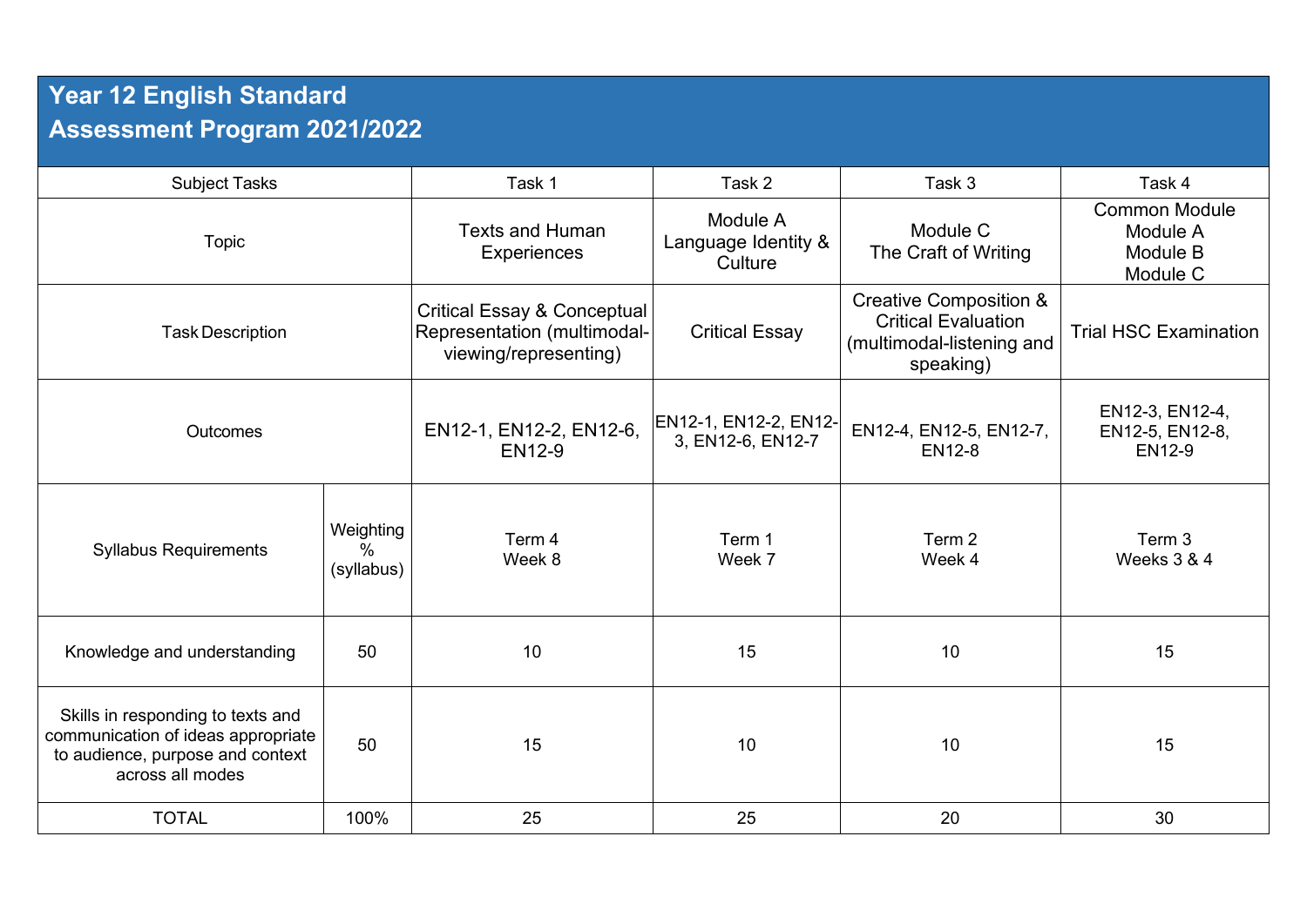## **Year 12 Food Technology Assessment Program 2021/2022**

| <b>Subject Tasks</b>                                                                   |                                 | Task 1                                          | Task 2                  | Task 3                             | Task 4                                                           |
|----------------------------------------------------------------------------------------|---------------------------------|-------------------------------------------------|-------------------------|------------------------------------|------------------------------------------------------------------|
| Topic                                                                                  |                                 | The Australian Food<br>Industry                 | <b>Food Manufacture</b> | <b>Food Product</b><br>Development | All topics                                                       |
| <b>Task Description</b>                                                                |                                 | Case Study and Practical Research and Practical |                         | Design Folio and<br>Practical      | <b>Trial HSC Examination</b>                                     |
| <b>Outcomes</b>                                                                        |                                 | H1.2, H1.4, H3.1. H5.1                          | H1.1, H4.2, H4.1        | H1.3, H4.1, H2.1                   | H1.1, H1.4, H3.1, H4.2,<br>H1.2, H1.3, H4.1, H2.1,<br>H3.2, H5.1 |
| <b>Syllabus Requirements</b>                                                           | Weighting<br>$\%$<br>(syllabus) | Term 4<br>Week 7                                | Term 1<br>Week 8        | Term 2<br>Week 8                   | Term 3<br>Weeks 3 & 4                                            |
| Knowledge and understanding                                                            | 40                              | 15                                              |                         | 5                                  | 20                                                               |
| Knowledge and skills in designing,<br>researching, analysing and<br>evaluating         | 30                              |                                                 | 10                      | 10                                 | 10                                                               |
| Skills in experimenting with and<br>preparing food by applying<br>theoretical concepts | 30                              | $\overline{5}$                                  | 15                      | 10                                 |                                                                  |
| <b>TOTAL</b>                                                                           | 100%                            | 20                                              | 25                      | 25                                 | 30                                                               |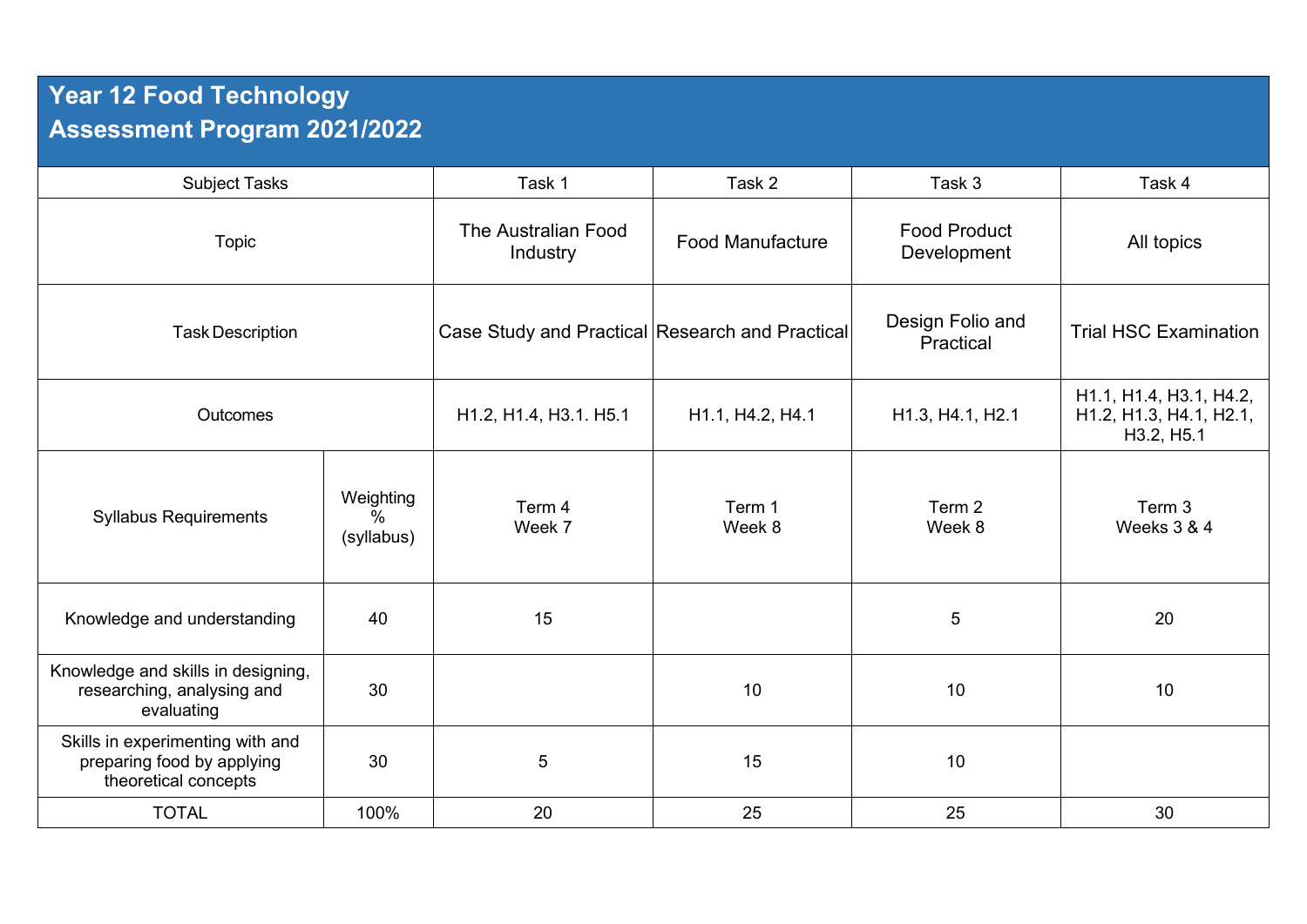## **Year 12 Information Processes Technology Assessment Program 2021/2022**

| <b>Subject Tasks</b>                                                            |                                          | Task 1                                                             | Task 2                                | Task 3                                            | Task 4                                                                       |
|---------------------------------------------------------------------------------|------------------------------------------|--------------------------------------------------------------------|---------------------------------------|---------------------------------------------------|------------------------------------------------------------------------------|
| Topic                                                                           |                                          | Project Management,<br>Information Systems and<br><b>Databases</b> | Transaction Processing<br>Systems     | Communications and<br>Multimedia                  | All topics                                                                   |
| <b>Task Description</b>                                                         |                                          | <b>Information System</b><br>Development                           | Case Study                            | Multimedia Report                                 | <b>Trial HSC Examination</b>                                                 |
| Outcomes                                                                        |                                          | H1.1, H3.1, H3.2, H4.1,<br>H5.1, H5.2, H6.1, H6.2,<br>H7.1, H7.2   | H1.1, H1.2, H6.1, H6.2,<br>H7.1, H7.2 | H1.1, H1.2, H2.1, H2.2,<br>H3.2, H4.1, H5.1, H7.1 | H1.1, H1.2, H2.1, H2.2,<br>H3.1, H3.2, H4.1, H5.1,<br>H5.2, H6.1, H6.2, H7.1 |
| <b>Syllabus Requirements</b>                                                    | Weighting<br>$\frac{0}{0}$<br>(syllabus) | Term 1<br>Week 1                                                   | Term 1<br>Week 7                      | Term 3<br>Week 1                                  | Term 3<br>Weeks 3 & 4                                                        |
| Knowledge and understanding                                                     | 60                                       | 10                                                                 | 15                                    | 15                                                | 20                                                                           |
| Knowledge and skills in the design<br>and development of information<br>systems | 40                                       | 10                                                                 | 10                                    | 10                                                | 10                                                                           |
| <b>TOTAL</b>                                                                    | 100%                                     | 20                                                                 | 25                                    | 25                                                | 30                                                                           |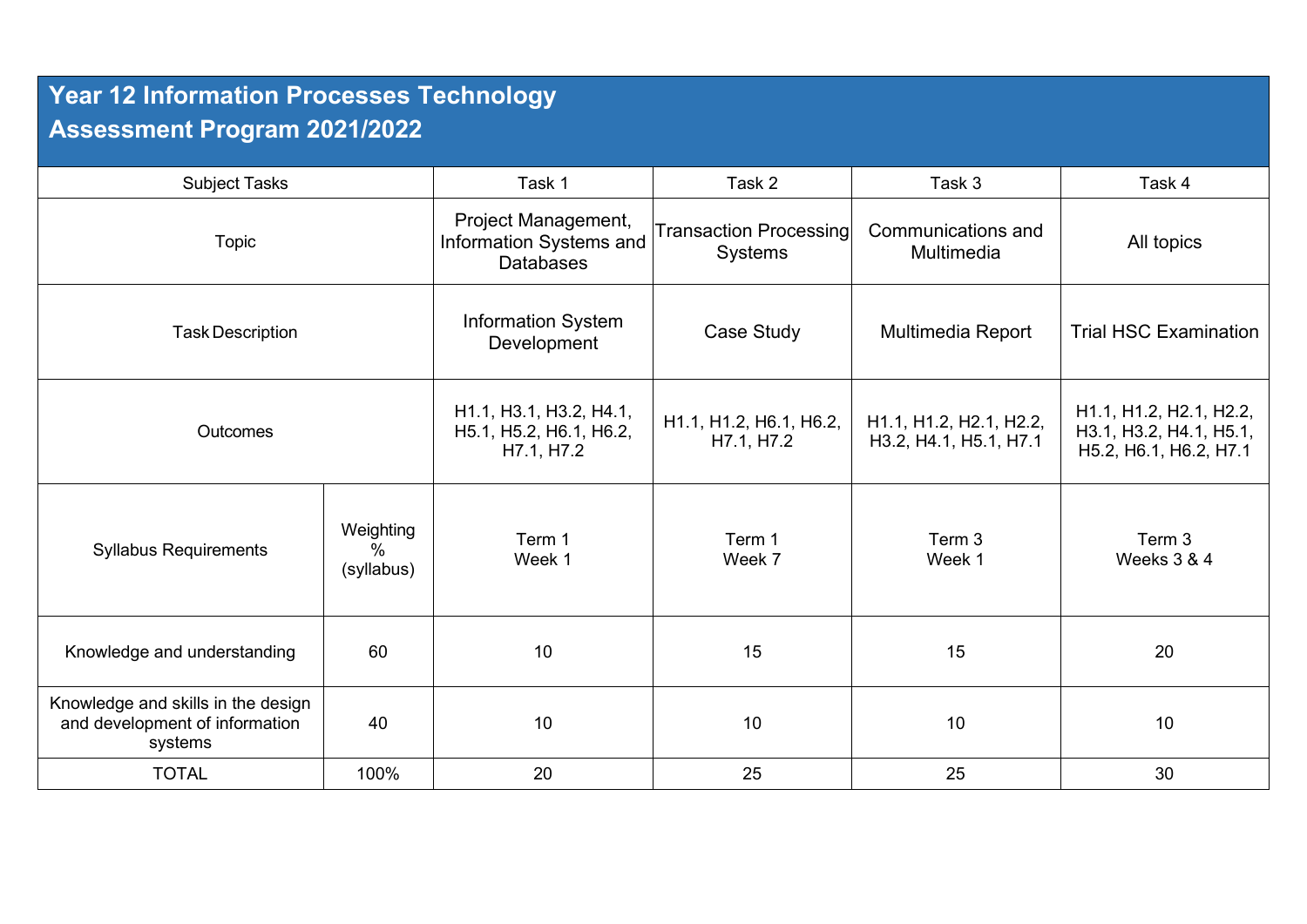## **Year 12 Legal Studies Assessment Program 2021/2022**

| <b>Subject Tasks</b>                                                         |                                 | Task 1              | Task 2              | Task 3           | Task 4                                                                                               |
|------------------------------------------------------------------------------|---------------------------------|---------------------|---------------------|------------------|------------------------------------------------------------------------------------------------------|
| <b>Topic</b>                                                                 |                                 | <b>Human Rights</b> | Crime               | Family           | All topics                                                                                           |
| <b>Task Description</b>                                                      |                                 | Oral presentation   | Case Study          | Research         | <b>Trial HSC Examination</b>                                                                         |
| Outcomes                                                                     |                                 | H2, H5, H6, H7, H8  | H1, H7, H8, H9, H10 | H6, H8, H9, H10  | H <sub>2</sub> , H <sub>3</sub> , H <sub>4</sub> , H <sub>6</sub> , H <sub>9</sub> , H <sub>10</sub> |
| <b>Syllabus Requirements</b>                                                 | Weighting<br>$\%$<br>(syllabus) | Term 4<br>Week 8    | Term 1<br>Week 8    | Term 2<br>Week 7 | Term 3<br>Weeks 3 & 4                                                                                |
| Knowledge and understanding                                                  | 40                              | 10                  | 10                  | 10               | 10                                                                                                   |
| Analysis and evaluation                                                      | 20                              | 10                  |                     |                  | 10                                                                                                   |
| Inquiry and research                                                         | 20                              |                     | 10                  | $10$             |                                                                                                      |
| Communication of legal information,<br>ideas and issues in appropriate forms | 20                              |                     | 10                  |                  | 10                                                                                                   |
| <b>TOTAL</b>                                                                 | 100%                            | 20                  | 30                  | 20               | 30                                                                                                   |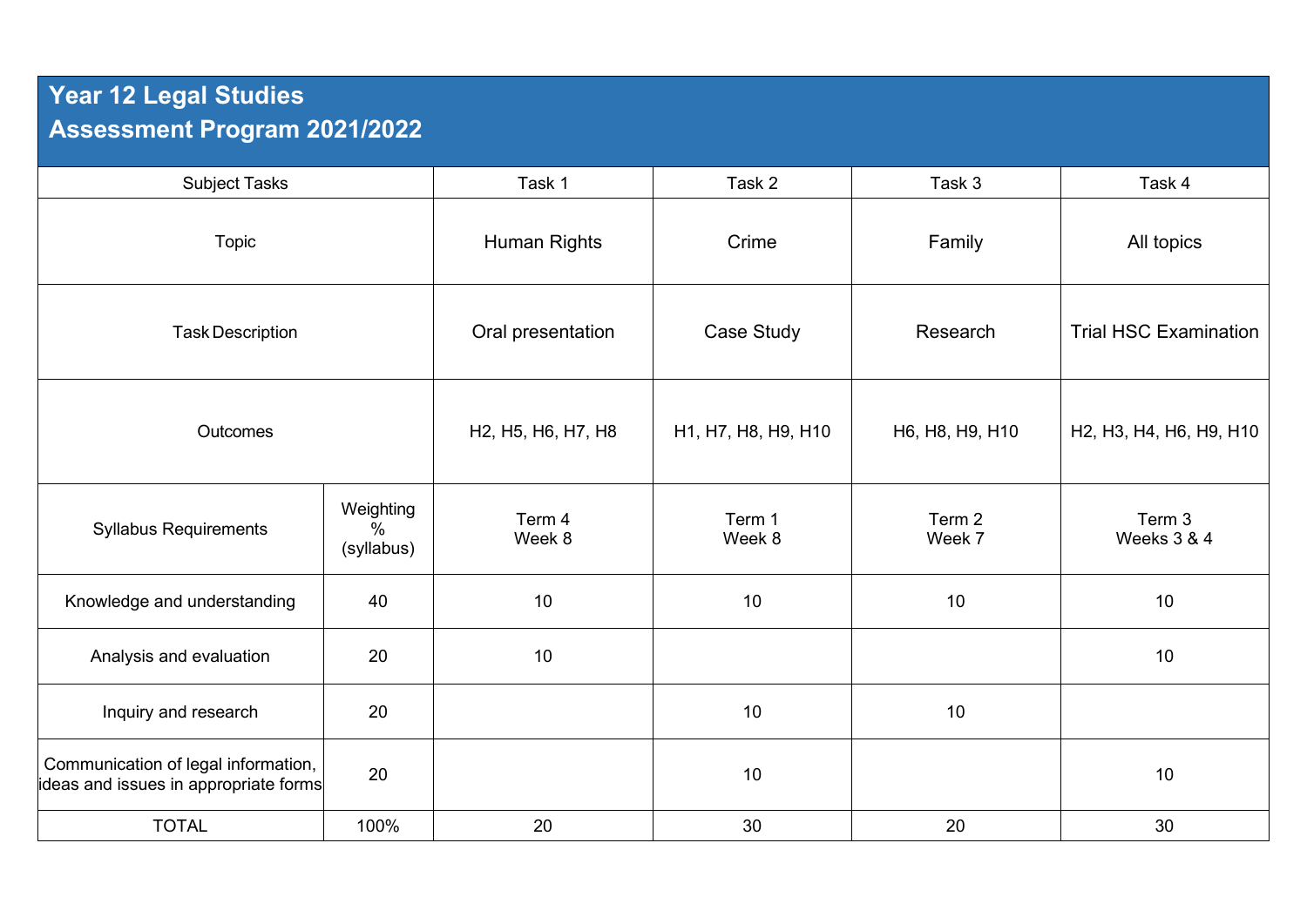## **Year 12 Mathematics Advanced Assessment Program 2021/2022**

| <b>Subject Tasks</b>            |                                 | Task 1                                                                   | Task 2                                                                                  | Task 3                                                                 | Task 4                                                                             |
|---------------------------------|---------------------------------|--------------------------------------------------------------------------|-----------------------------------------------------------------------------------------|------------------------------------------------------------------------|------------------------------------------------------------------------------------|
| Topic                           |                                 | <b>Graphing Techniques</b><br><b>Graphs of Trigonometric</b><br>Function | <b>Differential Calculus</b><br>Applications of<br>Calculus<br><b>Integral Calculus</b> | <b>Sequence and Series</b><br>Modelling<br><b>Financial Situations</b> | All topics                                                                         |
| <b>Task Description</b>         |                                 | Presentation                                                             | In-class                                                                                | Investigation                                                          | <b>Trial HSC Examination</b>                                                       |
| <b>Outcomes</b>                 |                                 | MA12-1, MA12-5, MA12-9,<br>MA12-10                                       | 9, MA12-10                                                                              | MA12-10                                                                | MA12-1, MA12-5, MA12-  MA12-1, MA12-5, MA12-9,  MA12-1, MA12-5, MA12-9,<br>MA12-10 |
| <b>Syllabus Requirements</b>    | Weighting<br>$\%$<br>(syllabus) | Term 4<br>Week 9                                                         | Term 1<br>Week 5                                                                        | Term 2<br>Week 6                                                       | Term 3<br>Weeks 3 & 4                                                              |
| Concepts, skills and techniques | 50                              | 10                                                                       | 15                                                                                      | 10                                                                     | 15                                                                                 |
| Reasoning and communication     | 50                              | 10                                                                       | 10                                                                                      | 15                                                                     | 15                                                                                 |
| <b>TOTAL</b>                    | 100%                            | 20                                                                       | 25                                                                                      | 25                                                                     | 30                                                                                 |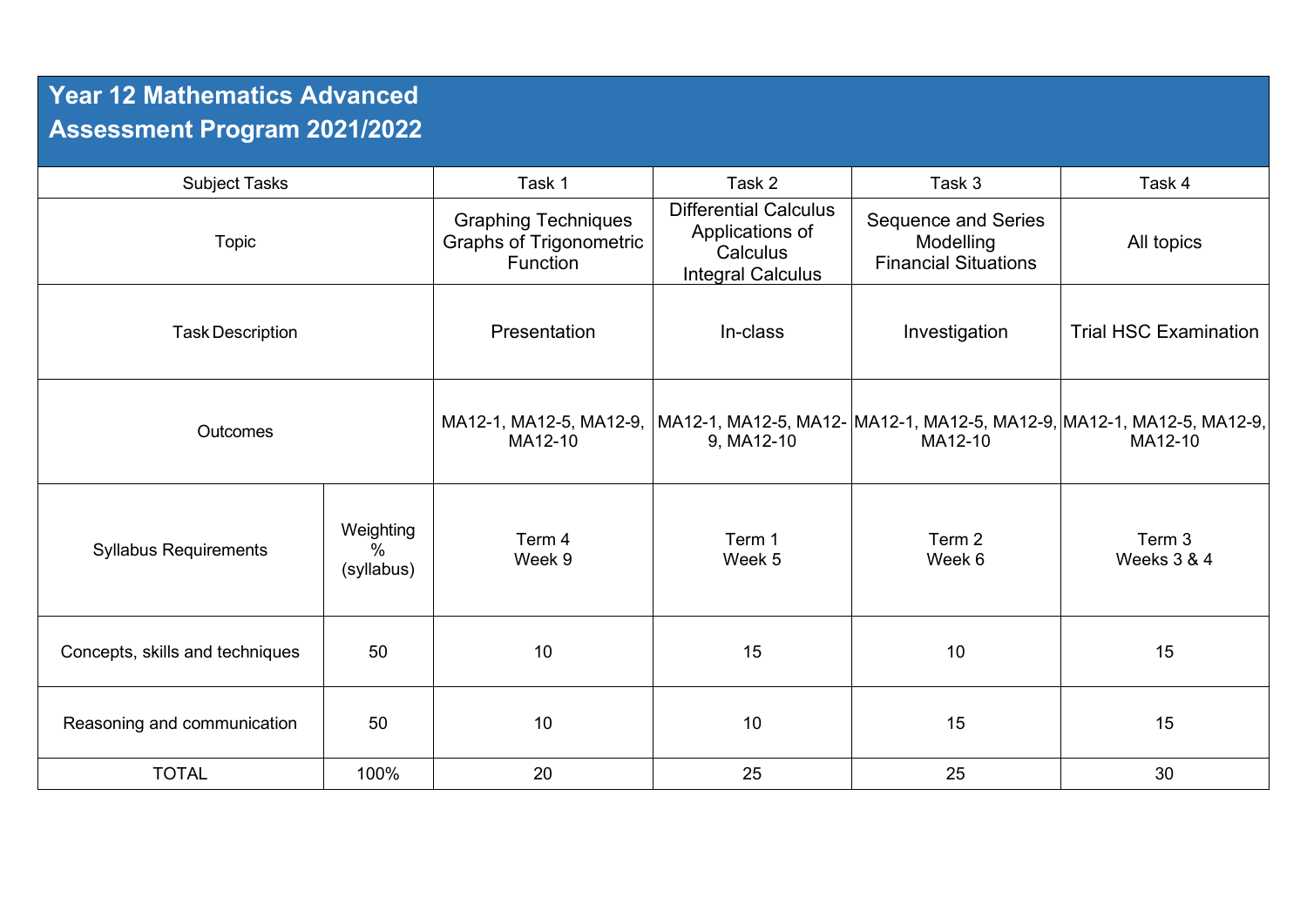## **Year 12 Mathematics Extension 1 Assessment Program 2021/2022**

| <b>Subject Tasks</b>            |                                 | Task 1                                                                                                    | Task 2           | Task 3                                                     | Task 4                       |
|---------------------------------|---------------------------------|-----------------------------------------------------------------------------------------------------------|------------------|------------------------------------------------------------|------------------------------|
| <b>Topic</b>                    |                                 | <b>Trigonometric Functions</b><br><b>Mathematical Induction</b>                                           | Vectors          | <b>Further Calculus</b><br><b>Applications of Calculus</b> | All topics                   |
| <b>Task Description</b>         |                                 | Presentation                                                                                              | Investigation    | In-class                                                   | <b>Trial HSC Examination</b> |
| Outcomes                        |                                 | ME12-1, ME12-3, ME12-6,  ME12-1, ME12-3, ME12-  ME12-1, ME12-3, ME12-6, ME12-1, ME12-3, ME12-6,<br>ME12-7 | 6, ME12-7        | ME12-7                                                     | ME12-7                       |
| <b>Syllabus Requirements</b>    | Weighting<br>$\%$<br>(syllabus) | Term 4<br>Week 7                                                                                          | Term 1<br>Week 5 | Term 2<br>Week 7                                           | Term 3<br>Weeks 3 & 4        |
| Concepts, skills and techniques | 50                              | 10                                                                                                        | 10               | 15                                                         | 15                           |
| Reasoning and communication     | 50                              | 10                                                                                                        | 10               | 15                                                         | 15                           |
| <b>TOTAL</b>                    | 100%                            | 20                                                                                                        | 20               | 30                                                         | 30                           |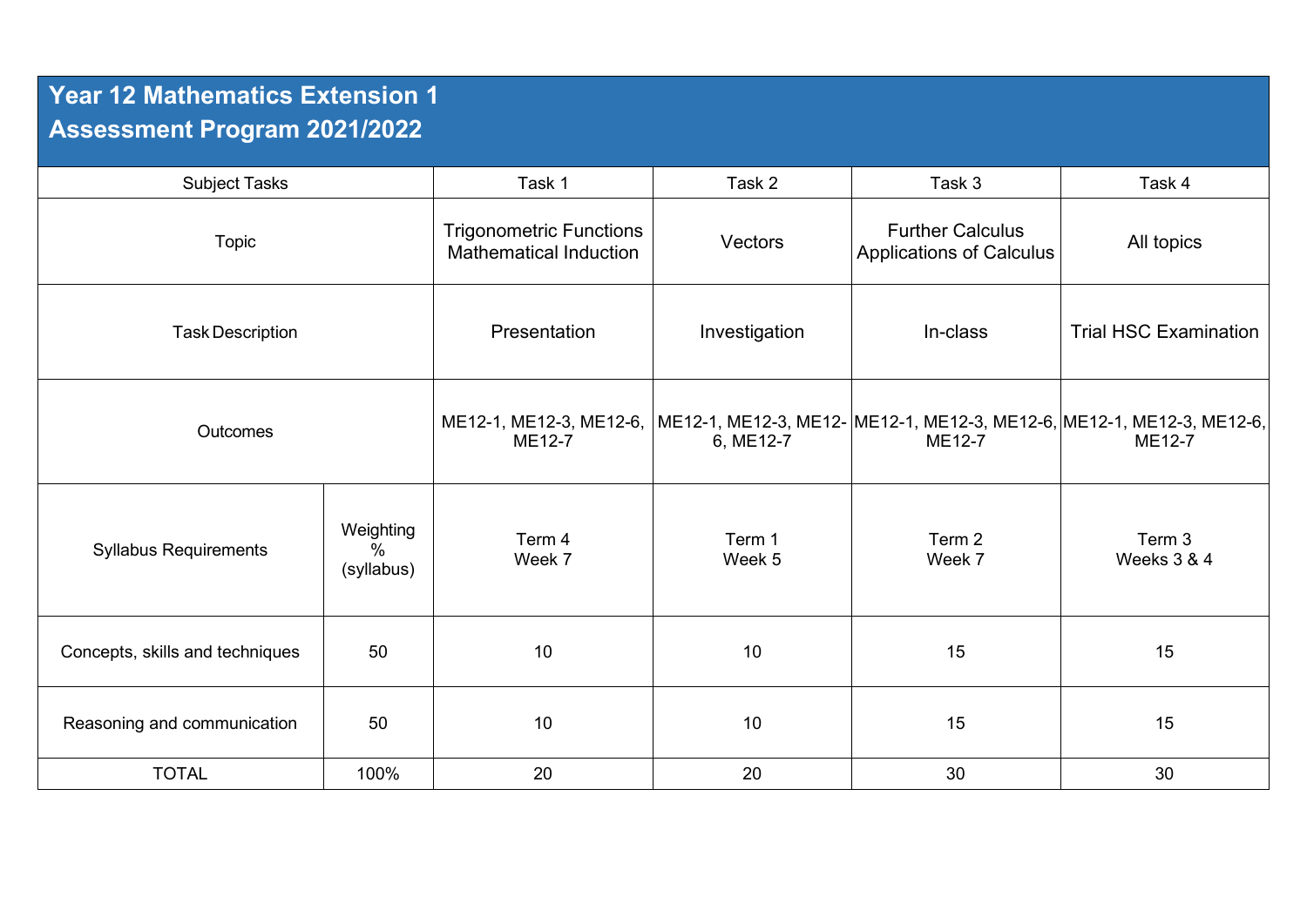## **Year 12 Mathematics Standard 2 Assessment Program 2021/2022**

| <b>Subject Tasks</b>            |                                 | Task 1                                | Task 2                                                            | Task 3                                        | Task 4                           |
|---------------------------------|---------------------------------|---------------------------------------|-------------------------------------------------------------------|-----------------------------------------------|----------------------------------|
| <b>Topic</b>                    |                                 | Introduction to Networks              | <b>Rates and Ratios</b><br>Investments,<br>Depreciation and Loans | Trigonometry<br><b>Simultaneous Equations</b> | All topics                       |
| <b>Task Description</b>         |                                 | Modelling                             | Presentation                                                      | In-class Test                                 | <b>Trial HSC Examination</b>     |
| <b>Outcomes</b>                 |                                 | MS2-12-8, MS2-12-9, MS2-<br>$12 - 10$ | MS2-12-3, MS2-12-4,<br>MS2-12-8, MS2-12-9,<br>MS2-12-10           | MS2-12-8, MS2-12-9,<br>MS2-12-10              | MS2-12-8, MS2-12-9,<br>MS2-12-10 |
| <b>Syllabus Requirements</b>    | Weighting<br>$\%$<br>(syllabus) | Term 4<br>Week 6                      | Term 1<br>Week 4                                                  | Term 2<br>Week 4                              | Term 3<br>Weeks 3 & 4            |
| Concepts, skills and techniques | 50                              | 10                                    | 10                                                                | 10                                            | 20                               |
| Reasoning and communication     | 50                              | 10                                    | 20                                                                | 10                                            | 10                               |
| <b>TOTAL</b>                    | 100%                            | 20                                    | 30                                                                | 20                                            | 30                               |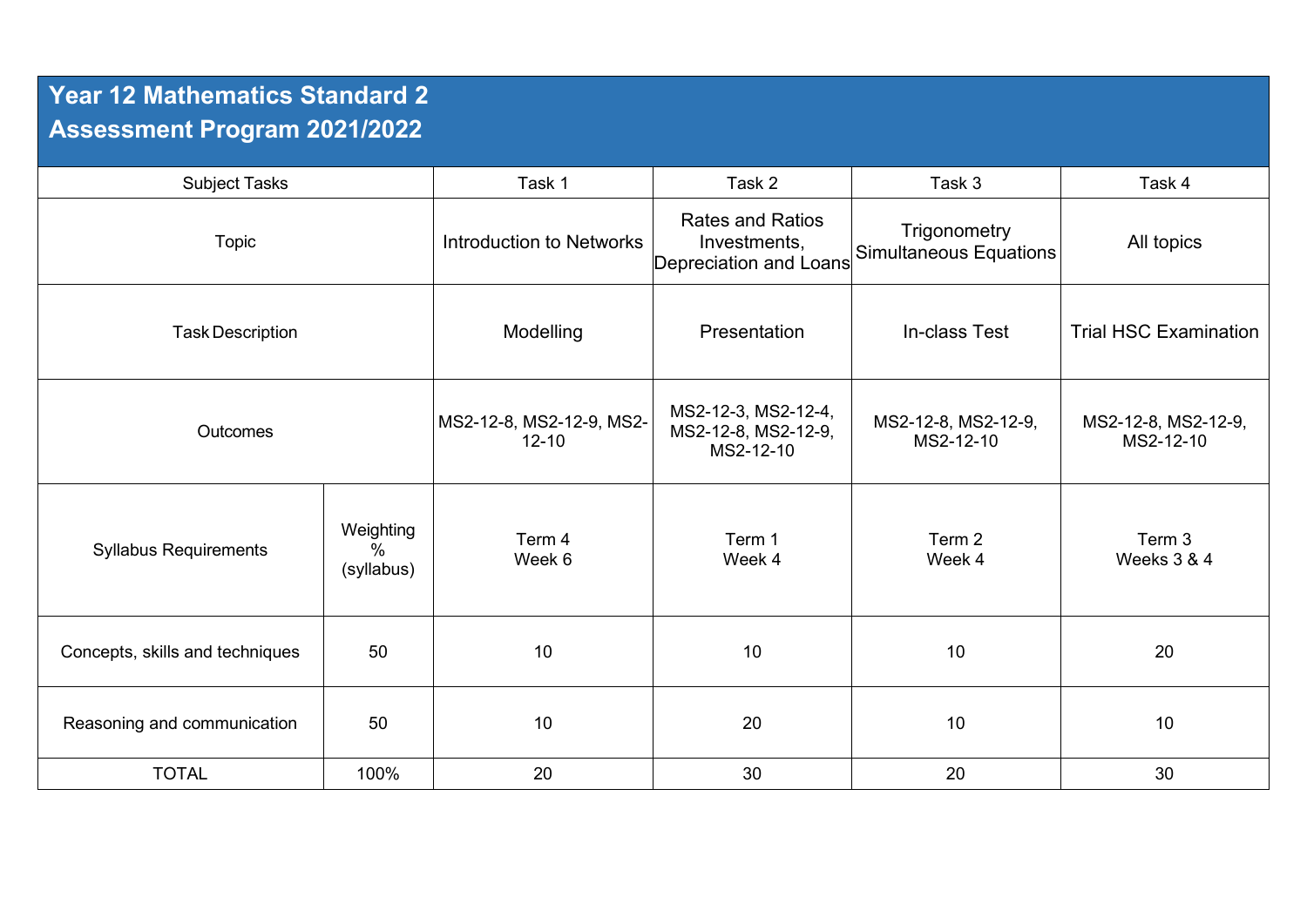## **Year 12 Modern History Assessment Program 2021/2022**

| <b>Subject Tasks</b>                                                                  |                                          | Task 1                                                               | Task 2                                                              | Task 3                                                                    | Task 4                                       |
|---------------------------------------------------------------------------------------|------------------------------------------|----------------------------------------------------------------------|---------------------------------------------------------------------|---------------------------------------------------------------------------|----------------------------------------------|
| <b>Topic</b>                                                                          |                                          | <b>National Studies: Russia</b><br>and the Soviet Union<br>1917-1941 | Core Study: Power and<br>Authority in the Modern<br>World 1919-1946 | <b>Peace and Conflict:</b><br><b>Conflict in the Pacific</b><br>1937-1951 | All topics                                   |
| <b>Task Description</b>                                                               |                                          | <b>Historical Analysis</b>                                           | <b>Source Task</b>                                                  | Oral presentation                                                         | <b>Trial HSC Examination</b>                 |
| <b>Outcomes</b>                                                                       |                                          | MH12-2 MH12-3 MH12-8<br>MH12-9                                       | MH12-1 MH12-4 MH12-6<br>MH12-9                                      | MH12-4 MH12-5 MH12-7<br>MH12-8 MH12-9                                     | MH12-2 MH12-3 MH12-5<br>MH12-6 MH12-7 MH12-9 |
| <b>Syllabus Requirements</b>                                                          | Weighting<br>$\frac{0}{0}$<br>(syllabus) | Term 4<br>Week 8                                                     | Term 1<br>Week 9                                                    | Term 2<br>Week 6                                                          | Term 3<br>Weeks 3 & 4                        |
| Knowledge and understanding                                                           | 40                                       | 5                                                                    | 10                                                                  | 5                                                                         | 20                                           |
| Historical skills in the analysis and<br>evaluation of sources and<br>interpretations | 20                                       | $\overline{5}$                                                       | 5                                                                   | 5                                                                         | 5                                            |
| Historical inquiry and research                                                       | 20                                       | 10                                                                   |                                                                     | 10                                                                        |                                              |
| Communication of historical<br>understanding in appropriate forms                     | 20                                       | 5                                                                    | 5                                                                   | 5                                                                         | 5                                            |
| <b>TOTAL</b>                                                                          | 100%                                     | 25                                                                   | 20                                                                  | 25                                                                        | 30                                           |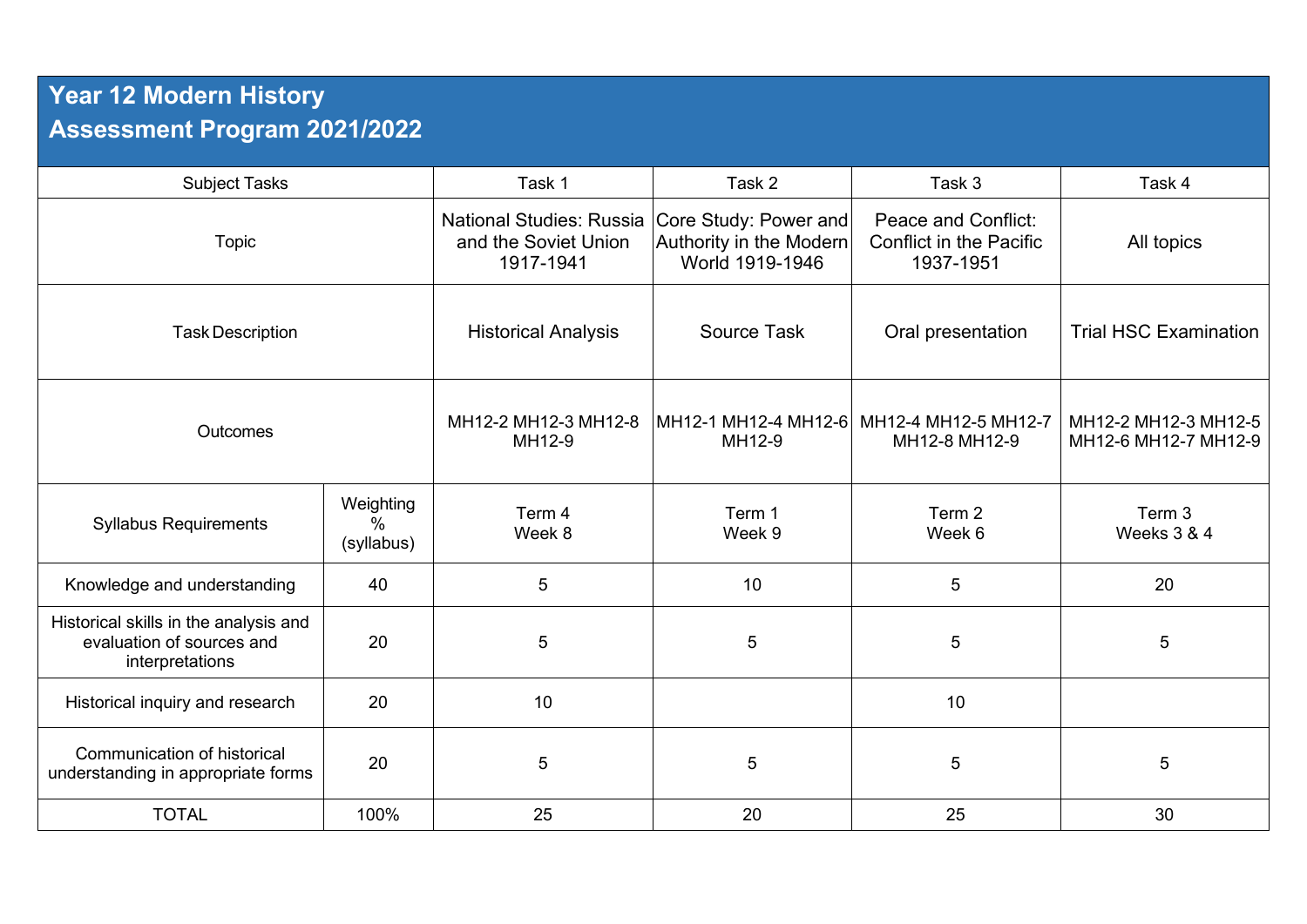## **Year 12 Music 1 Assessment Program 2021/2022**

| <b>Subject Tasks</b>                                                                         |                                          | Task 1                           | Task 2                                        | Task 3                    | Task 4                       |
|----------------------------------------------------------------------------------------------|------------------------------------------|----------------------------------|-----------------------------------------------|---------------------------|------------------------------|
| <b>Topic</b>                                                                                 |                                          | Instrument and Its<br>Repertoire | Own Choice                                    | Own Choice                | All topics                   |
| <b>Task Description</b>                                                                      |                                          | <b>Core Performance</b>          | Musicology (Viva)<br>Elective 1<br>Elective 2 | Composition<br>Elective 3 | <b>Trial HSC Examination</b> |
| Outcomes                                                                                     |                                          | H1, H2, H5, H7, H9, H10,<br>H11  | $H1 - H11$                                    | $H1 - H11$                | $H1-11$                      |
| <b>Syllabus Requirements</b>                                                                 | Weighting<br>$\frac{0}{0}$<br>(syllabus) | Term 4<br>Week 8                 | Term 1<br>Week 8                              | Term 2<br>Week 8          | Term 3<br>Weeks 3 & 4        |
| <b>Performance Core</b>                                                                      | 10                                       | 5                                |                                               |                           | 5                            |
| <b>Composition Core</b>                                                                      | 10                                       |                                  |                                               | 10                        |                              |
| <b>Musicology Core</b>                                                                       | 10                                       |                                  | 10                                            |                           |                              |
| <b>Aural Core</b>                                                                            | 25                                       |                                  |                                               |                           | 25                           |
| <b>Individual Elective 1</b><br><b>Individual Elective 2</b><br><b>Individual Elective 3</b> | 45                                       |                                  | 20                                            | 10                        | 15                           |
| <b>TOTAL</b>                                                                                 | 100%                                     | 5                                | 30                                            | 20                        | 45                           |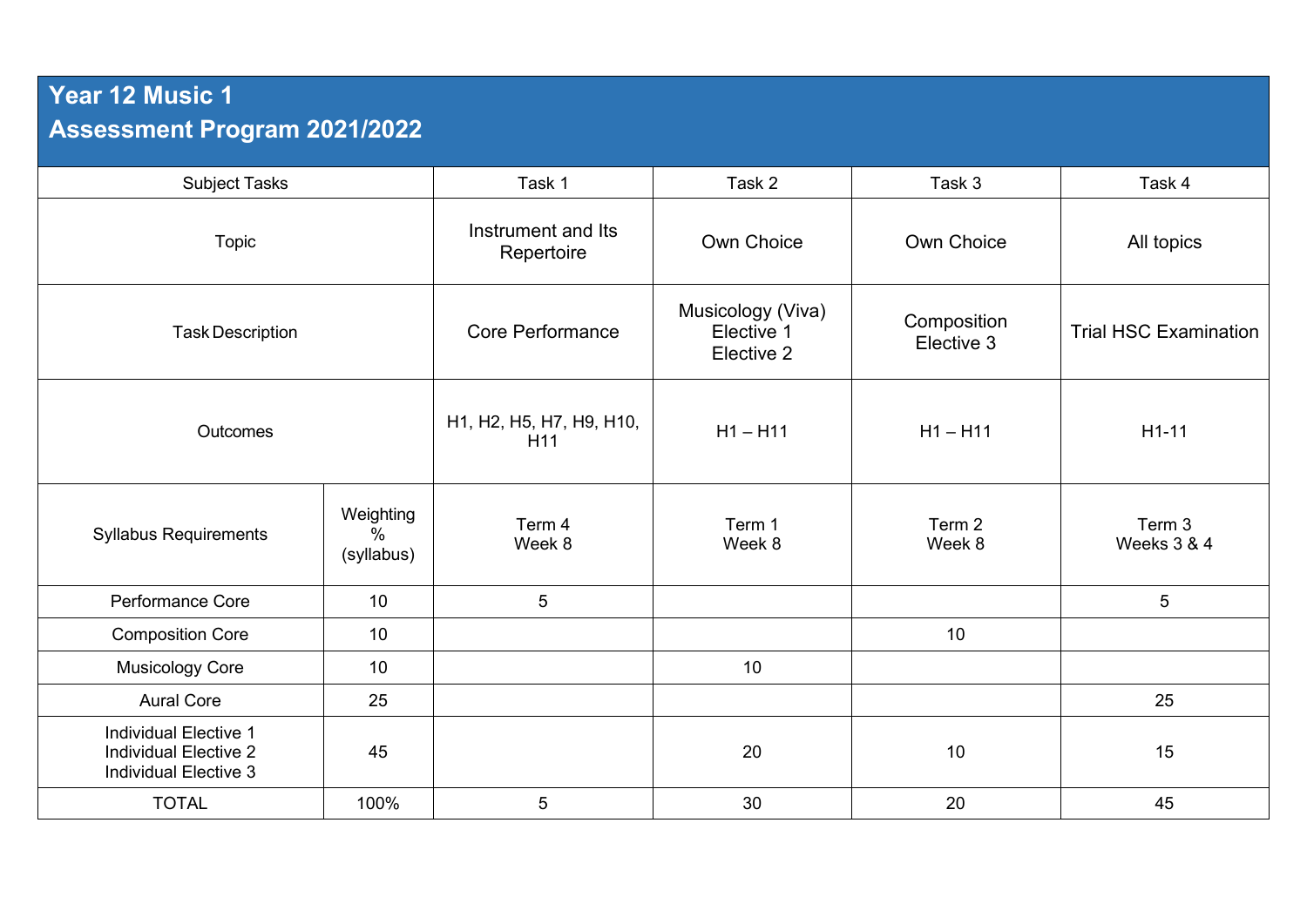## **Year 12 PDHPE Assessment Program 2021/2022**

| <b>Subject Tasks</b>                                                 |                                 | Task 1                 | Task 2                                   | Task 3                                  | Task 4                                                 |
|----------------------------------------------------------------------|---------------------------------|------------------------|------------------------------------------|-----------------------------------------|--------------------------------------------------------|
| <b>Topic</b>                                                         |                                 | <b>Sports Medicine</b> | <b>Health Priorities in</b><br>Australia | <b>Factors Affecting</b><br>Performance | All topics                                             |
| <b>Task Description</b>                                              |                                 | Presentation           | Case Study                               | <b>Sporting Analysis</b>                | <b>Trial HSC Examination</b>                           |
| <b>Outcomes</b>                                                      |                                 | H8, 13, 16, 17         | H <sub>1</sub> , 2, 3, 4, 5, 14, 15, 16  | H7, 8, 9, 10, 11, 16, 17                | H1, 2, 3, 4, 5, 7, 8, 9, 10,<br>11, 13, 14, 15, 16, 17 |
| <b>Syllabus Requirements</b>                                         | Weighting<br>$\%$<br>(syllabus) | Term 4<br>Week 7       | Term 1<br>Week 6                         | Term 2<br>Week 6                        | Term 3<br>Weeks 3 & 4                                  |
| Knowledge and understanding                                          | 40                              | 5                      | 10                                       | 10                                      | 15                                                     |
| Skills in critical thinking, research,<br>analysis and communicating | 60                              | 15                     | 15                                       | 15                                      | 15                                                     |
| <b>TOTAL</b>                                                         | 100%                            | 20                     | 25                                       | 25                                      | 30                                                     |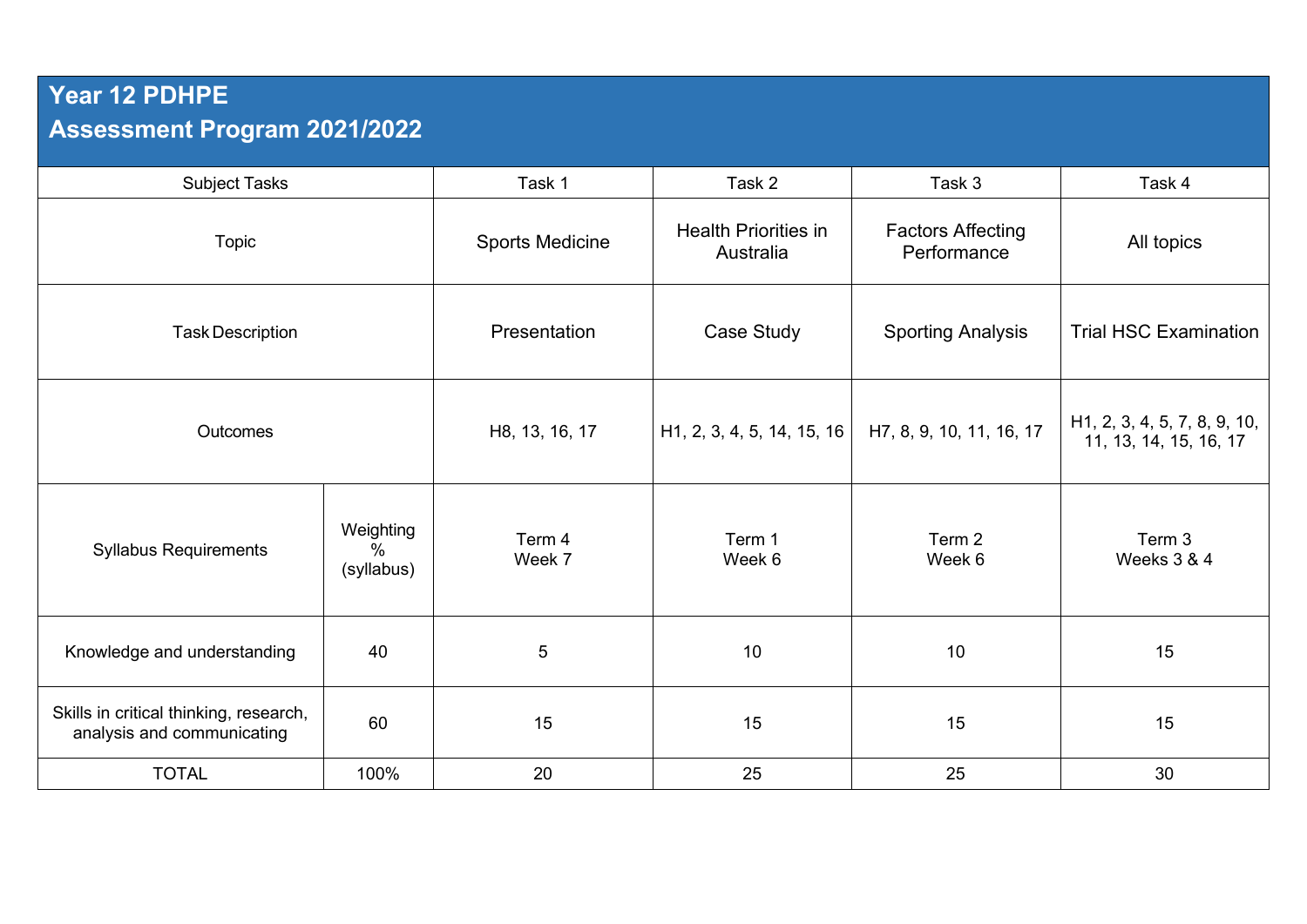## **Year 12 Physics Assessment Program 2021/2022**

| <b>Subject Tasks</b>                    |                                 | Task 1                      | Task 2                     | Task 3                     | Task 4                       |
|-----------------------------------------|---------------------------------|-----------------------------|----------------------------|----------------------------|------------------------------|
| <b>Topic</b>                            |                                 | <b>Advanced Mechanics</b>   | Electromagnetism           | The Nature of Light        | All topics                   |
| <b>Task Description</b>                 |                                 | Research                    | <b>Practical Exam</b>      | Depth Study                | <b>Trial HSC Examination</b> |
| Outcomes                                |                                 | $PH11/12 - 1-7,$<br>PH12-12 | $PH11/12 - 1-7$<br>PH12-13 | PH11/12-1-7,<br>PH12-12-15 | PH11/12-4-7<br>PH12-12-15    |
| <b>Syllabus Requirements</b>            | Weighting<br>$\%$<br>(syllabus) | Term 1<br>Week 3            | Term 1<br>Week 9           | Term 2<br>Week 8           | Term 3<br>Weeks 3 & 4        |
| Knowledge and understanding             | 40                              | 10                          | 5                          | 10                         | 15                           |
| <b>Skills in Working Scientifically</b> | 60                              | 20                          | 15                         | 10                         | 15                           |
| <b>TOTAL</b>                            | 100%                            | 30                          | 20                         | 20                         | 30                           |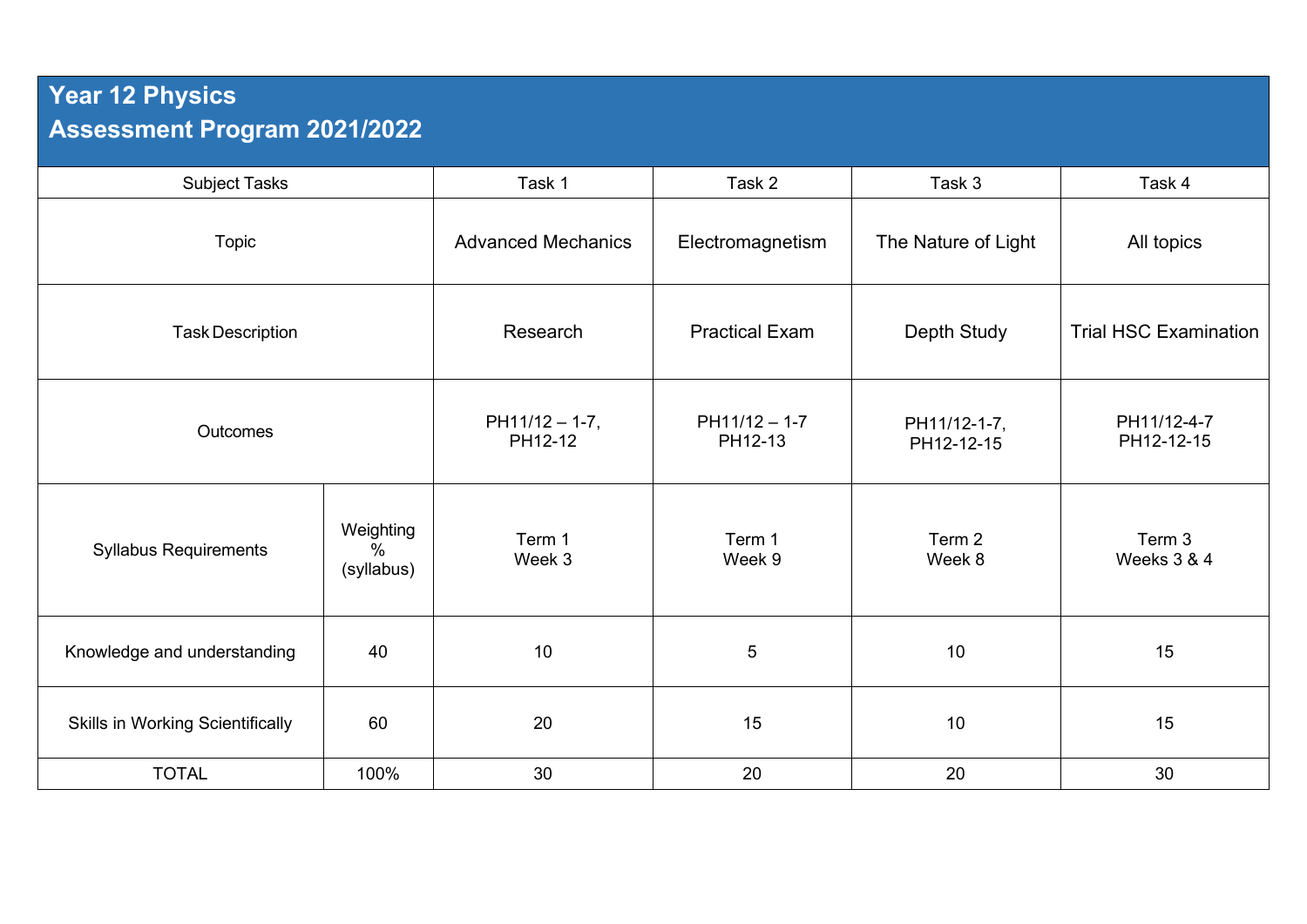## **Year 12 Society and Culture Assessment Program 2021/2022**

| <b>Subject Tasks</b>                                                      |                              | Task 1                             | Task 2                              | Task 3                             | Task 4                                   |
|---------------------------------------------------------------------------|------------------------------|------------------------------------|-------------------------------------|------------------------------------|------------------------------------------|
| Topic                                                                     |                              | <b>Continuity and Change</b>       | <b>Personal Interest</b><br>Project | <b>Popular Culture</b>             | All topics                               |
| <b>Task Description</b>                                                   |                              | Investigation                      | <b>PIP Progress Report</b>          | Research                           | <b>Trial HSC Examination</b>             |
| Outcomes                                                                  |                              | H <sub>1</sub> , 4, 5, 7, 8, 9, 10 | H <sub>1</sub> , 4, 5, 6, 7         | H <sub>1</sub> , 2, 3, 5, 7, 9, 10 | H <sub>1</sub> , 2, 3, 4, 5, 6, 7, 9, 10 |
| <b>Syllabus Requirements</b>                                              | Weighting<br>%<br>(syllabus) | Term 4<br>Week 9                   | Term 1<br>Week 7                    | Term 2<br>Week 4                   | Term 3<br>Weeks 3 & 4                    |
| Knowledge and understanding                                               | 50                           | 10                                 | 5                                   | 10                                 | 25                                       |
| Application and evaluation of social<br>and cultural research methods     | 30                           | 10                                 | 10                                  | $10$                               |                                          |
| Communication of information and<br>ideas and issues in appropriate forms | 20                           |                                    | 10                                  | 5                                  | $\overline{5}$                           |
| <b>TOTAL</b>                                                              | 100%                         | 20                                 | 25                                  | 25                                 | 30                                       |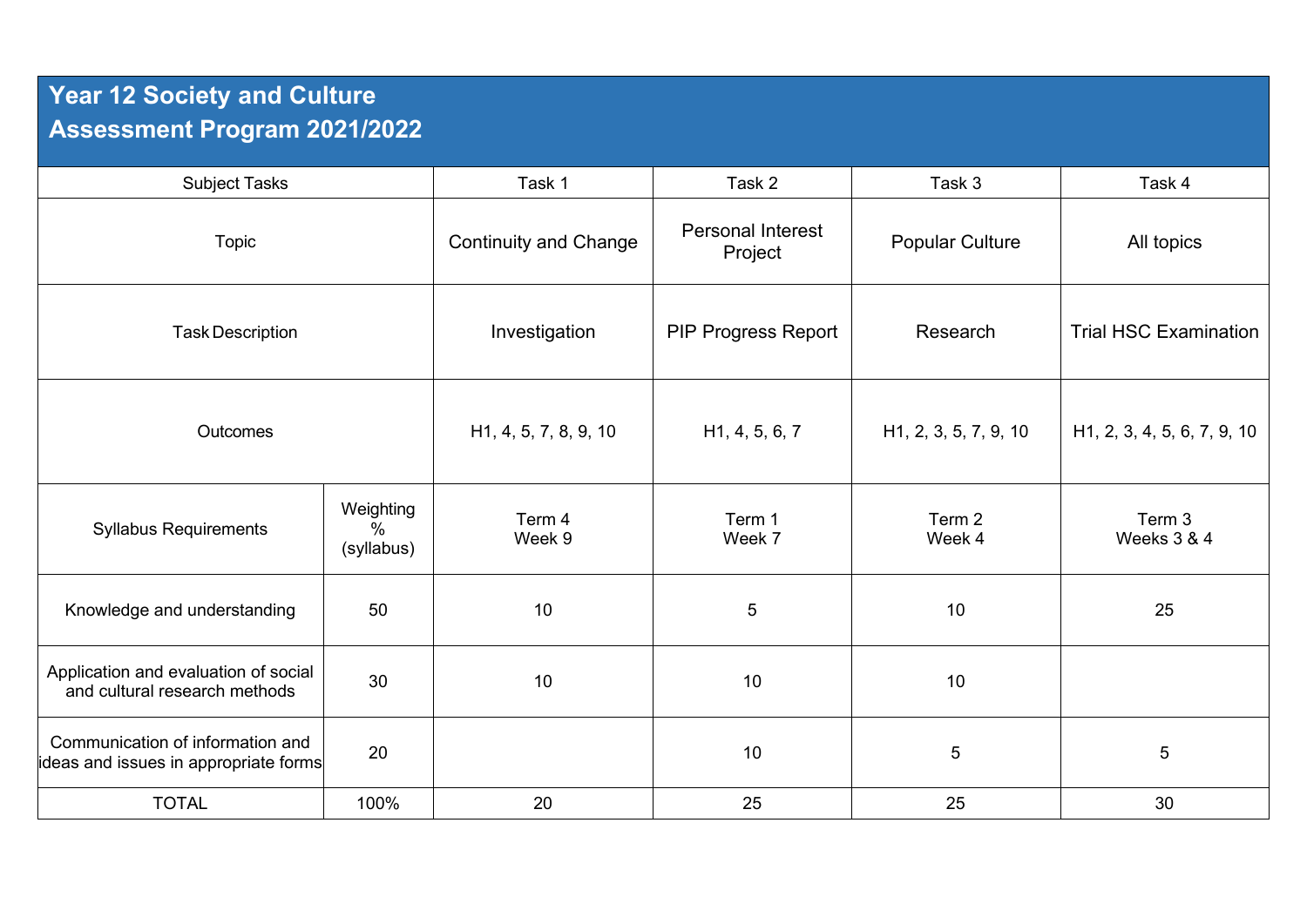## **Year 12 Studies of Religion 1 Assessment Program 2021/2022**

| <b>Subject Tasks</b>                                                      |                              | Task 1                                                | Task 2                                                             | Task 3                         |
|---------------------------------------------------------------------------|------------------------------|-------------------------------------------------------|--------------------------------------------------------------------|--------------------------------|
| <b>Topic</b>                                                              |                              | Religion and Belief Systems in<br>Australia post 1945 | Religious Depth Study: Islam and<br><b>Christianity (Practice)</b> | All topics                     |
| <b>Task Description</b>                                                   |                              | Research                                              | <b>Stimulus-based Task</b>                                         | <b>Trial HSC Examination</b>   |
| Outcomes                                                                  |                              | H <sub>1</sub> , 5, 6, 7, 8, 9                        | H <sub>1</sub> , 2, 4, 5, 8, 9                                     | H <sub>1</sub> , 2, 3, 4, 5, 6 |
| <b>Syllabus Requirements</b>                                              | Weighting<br>%<br>(syllabus) | Term 4<br>Week 10                                     | Term 2<br>Week 7                                                   | Term 3<br>Weeks 3 & 4          |
| Knowledge and understanding                                               | 40                           | 5                                                     | 20                                                                 | 15                             |
| Source-based skills                                                       | 15                           | 5                                                     |                                                                    | 10                             |
| Investigation and research                                                | 25                           | 10                                                    | 15                                                                 |                                |
| Communication of information and<br>ideas and issues in appropriate forms | 20                           | 5                                                     |                                                                    | 15                             |
| <b>TOTAL</b>                                                              | 100%                         | 25                                                    | 35                                                                 | 40                             |